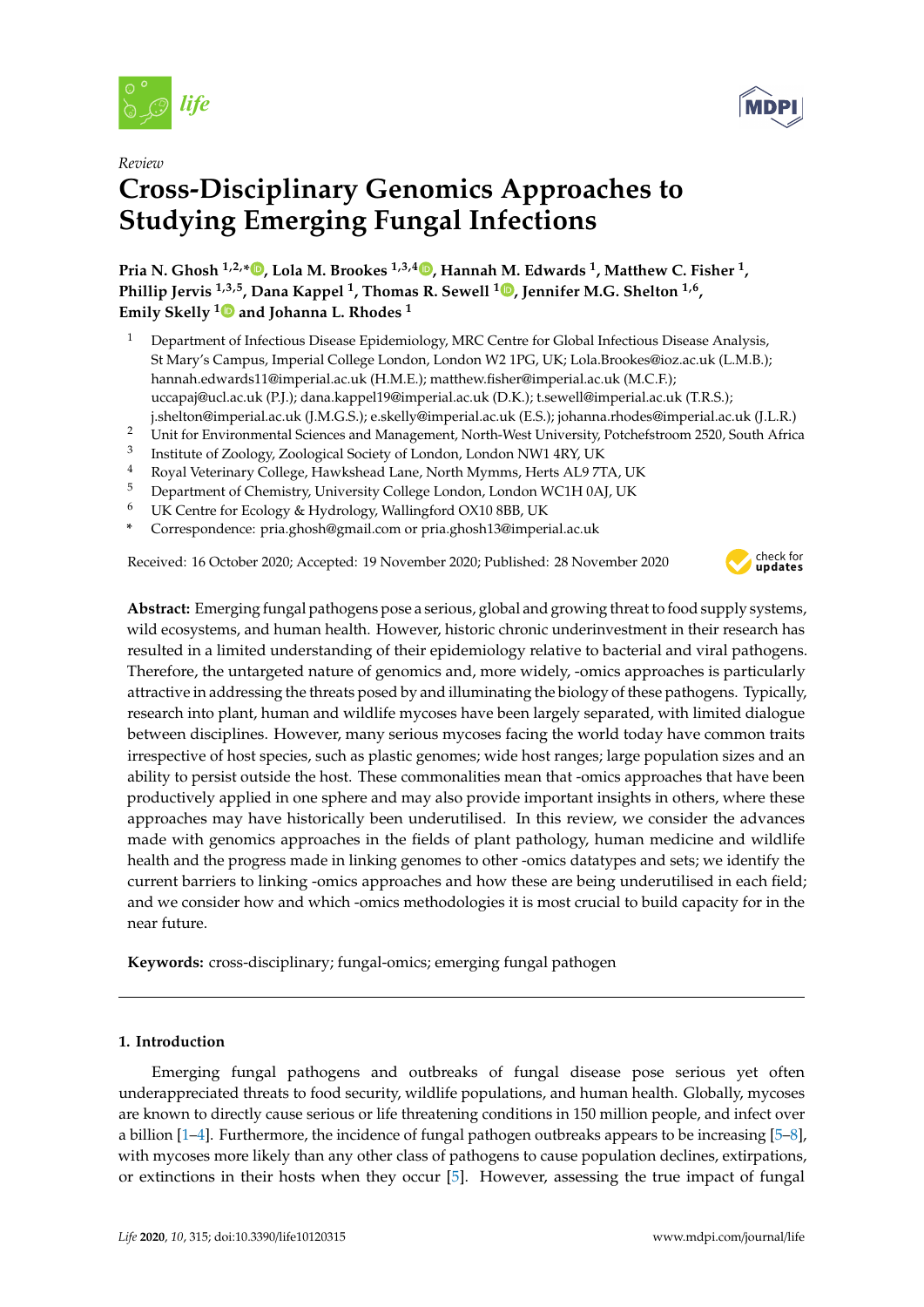pathogens is challenging due to a lack of research investment and prioritisation [\[1](#page-9-0)[,4\]](#page-9-1). Commanding less than 2% of the financial investment dedicated to infectious disease research in the UK, and less than 3% of funded studies [\[1](#page-9-0)[,2](#page-9-4)[,5\]](#page-9-2), the morbidity and mortality which the fungal pathogens inflict upon host populations far outweighs the current research investment in their evolution, epidemiology, and mitigation.

The complexity of fungal host-pathogen interactions means that an -omics' approach is suited to this research. In comparison to viral and bacterial pathogens, our understanding of fungal pathogen biology is poor (approximately 98% of fungi are not even described [\[9\]](#page-9-5)), and the untargeted nature of -omics approaches makes them particularly valuable in expanding on current knowledge. Here, we use the term '-omics' to mean high-throughput assays and analyses that comprehensively and simultaneously target molecules of a single type from a sample [\[10\]](#page-9-6). The scope of this expansive field cannot be covered in a single review, so here we largely focus on genomics, with some consideration of proteomics, metabolomics and transcriptomics. As -omics and high throughput investigative methods become more affordable, and the skills they require become more widespread in the research community, the potential for leaps in advances in understanding fungal pathogen biology has never been greater.

Fungal pathogens of any host often have common traits that may make them particularly able to capitalise on a globalised world, which makes them crucial candidates for increased research focus. Firstly, fungal pathogens tend to have wide host ranges. *Aspergillus* spp., are a ubiquitous group of environmental fungi, capable of causing a potentially fatal lung infection, invasive aspergillosis (IA), in susceptible human hosts. Beyond the human host, a small group of *Aspergillus* species are able to infect a staggeringly vast host range, including plants, insects, birds and mammals, most of which are common domesticated animals. The most common *Aspergillus* species to cause IA, *Aspergillus fumigatus*, is known to have a host range spanning honey bees, multiple bird species, dogs, cats, ruminants, horses, marine mammals, and monkeys, in addition to humans [\[11\]](#page-9-7). Secondly, fungi often have large, plastic genomes, capable of interspecific recombination and hybridisation; triticale, for example, is a wheat/rye hybrid crop that until recently was widely grown in large part due to its resistance to *Blumeria graminis*, the powdery mildew pathogen. Recently, however, a triticale-specialising powdery mildew hybrid pathogen, *B. graminis* f. sp. *triticale* has emerged, causing yield reductions of up to 60% in affected regions. The hybrid pathogen is the result of a cross between a wheat-specialising powdery mildew and a rye-specialising powdery mildew [\[12–](#page-9-8)[14\]](#page-9-9). Finally, fungi are often able to persist in the environment without a host for considerable lengths of time. *Pseudogymnoascus destructans* (*Pd*) and *Batrachochytrium dendrobatidis* (*Bd*)*,* the causative agents of White Nose Syndrome (WNS) and chytridiomycosis, are both able to exist outside their hosts for extended periods of time and in the case of *Bd*, this ability has been linked to the level of extinction risk for the host [\[15,](#page-9-10)[16\]](#page-9-11). This huge host range combined with common pathogenic traits make fungal pathogens ideal systems to study within the "One Health" framework and with an -omics approach. In this article, we compare how -omics approaches have been used to date to study outbreaks of fungal pathogens in the often-separated sectors of humans, plants and wildlife, and to highlight methods and approaches pioneered in some areas that may be underutilised in others (Figure [1\)](#page-2-0). Infectious disease research would greatly benefit from an increase in cross-disciplinary approaches; where this has occurred already, translational benefits have been substantial. Increasing engagement and dialogue between researchers separated by their subject's host taxonomy should be an urgent priority going forward [\[17\]](#page-10-0).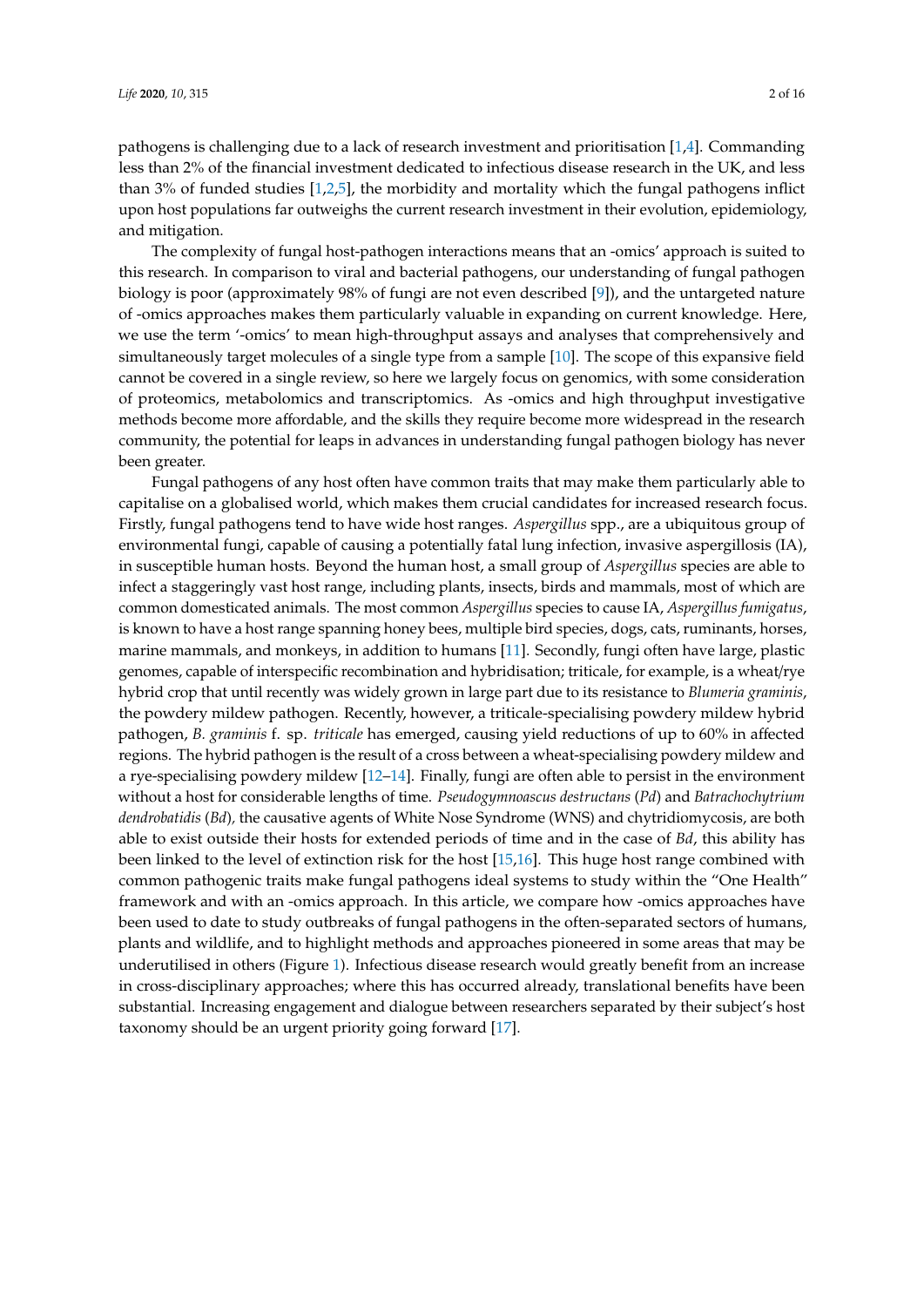<span id="page-2-0"></span>

Figure 1. Graphical representation of progress across crop (green), human (blue), and wildlife (yellow) fungal pathogen research in applying established and emerging -omics approaches. The extent to which each sector makes use of each approach is indicated by the intensity of colour.

#### **2. -Omics and Fungal Pathogen Outbreaks in Crops**

**2. -Omics and Fungal Pathogen Outbreaks in Crops**  agriculture over large spatial scales and the extensive regional specialisation of crop species creates conditions conducive to the rapid emergence and spread of fungal pathogens and the mycotoxins that they produce, threatening food security and causing substantial economic losses on a global scale [\[18,](#page-10-1)[19\]](#page-10-2). Fungal pathogens in particular represent a major threat to the world's crop supplies [\[20\]](#page-10-3), and have precipitated famines in regions and crops as diverse as *Helminthosporium oryzae* destroying rice crops in Bengal in 1943 [\[21\]](#page-10-4) to *Puccina* species which have caused devastating losses of many crops from the Roman ages through to the present day. In particularly severe cases*,* an entire harvest may be lost—an outbreak of rust in Ethiopia from 1993 to 1994 reduced yields by between 65% and 100%, causing severe food shortages for up to 300,000 people [\[22–](#page-10-5)[25\]](#page-10-6). Fungal pathogens of crops are estimated to account for the loss of approximately 30% of global yields [\[26\]](#page-10-7) and thus are a major contributor to the >USD 220 billion lost in crop yields to disease annually [\[27\]](#page-10-8). The severe consequences or rangar pathogen outbreaks in economic terms as wen as in classing numari inorphany and mortany<br>mean that this is the area of research on mycoses where -omics has been applied most broadly to date. The lack of genetic diversity within crops of many agro-ecosystems, combined with high density of fungal pathogen outbreaks in economic terms as well as in causing human morbidity and mortality

comparative population genomics is now commonly used to better understand the population Comparative population genomics is now commonly used to better understand the population structure of plant pathogenic fungi. As with other fields, the high-resolution insight provided by whole genome variant detection has afforded researchers with an unprecedented level of genetic markers to o<br>unravel the population dynamics of destructive crop pathogens [\[28\]](#page-10-9). Pathogens such as *Zymoseptoria* tritici, Magnaporthe oryzae and Leptosphaeria maculans have all had their genomes interrogated for clues into their recent and rapid adaptation to agricultural cops [29-[31\]](#page-10-11). Comprehensive genome assembly algorithms have paved the way for large-scale predictive gene calling to further explore host-pathogen interactions; identifying gene candidates involved in novel virulent phenotypes that can be related back to disease events in the field [32].

A study investigating the genomics of wheat pathogen *Zymoseptoria tritici*, that emerged alongside the domestication of wheat sometime between 10,000 and 12,000 years ago, is an example of using comparative population genomics to historically explore the speciation of a novel plant pathogen [\[29,](#page-10-10)[33,](#page-10-13)[34\]](#page-10-14). Ultimately, it was shown that *Z. tritici* displayed signatures of increased adaptive evolution when compared to the ancestral species, and that there was evidence of positive selection, particularly on putative pathogen effectors, which can be considered a sign of the coevolutionary arms race between the pathogen and the host.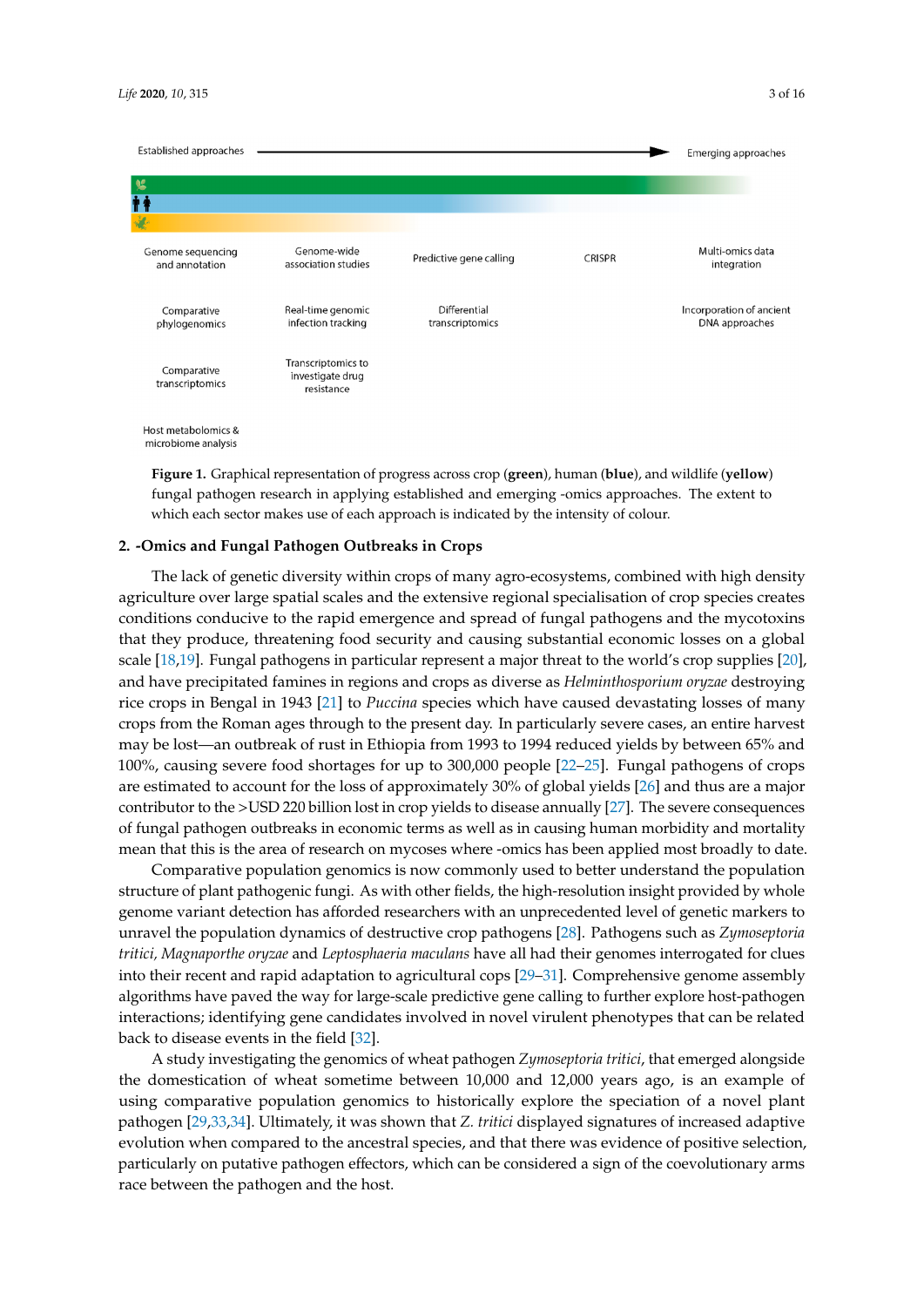The physical structure of fungal genomes, together with the activity of transposable elements (TE), has been shown to play a role in the diversification of pathogen effectors, enabling species to avoid host-mediated defence strategies. Generating a high-quality genome assembly of oilseed pathogen *Leptosphaeria maculans*, helped elucidate the repertoire of effectors compartmentalised within adenine and thymine (AT)-rich repeat blocks [\[31\]](#page-10-11). These blocks, which have hallmark signatures of TE activity, also show evidence of repeat-induced point (RIP) mutations, a fungal-specific genome defence mechanism that halts the continuous activity of TEs. Small-secreted protein encoding genes (candidate effectors) located within close proximity to RIP activity may have been affected by a phenomenon known as RIP leakage [\[35\]](#page-10-15), resulting in a high mutation rate that allows rapid diversifying selection to occur. These mutations, consequently, have the potential to rapidly create genetic variation within virulence factors which accelerate pathogen evolution.

One of the most recognisable applications of -omics in fungal plant pathology is through the improved understanding of disease dynamics and pathogen biology. Genome-wide methods, similar in their purpose to quantitative trait locus (QTL) analysis, are now being utilised to directly pinpoint variants associated with phenotypic traits, such as host defence mechanisms [\[36\]](#page-10-16). These methods have the latent potential to be used as target breeding strategies, exposing the molecular mechanisms driving host-pathogen interactions and exploiting them to counter the impact that rapidly emerging pathogens have on agricultural cropping yield. Examples include the detection of a previously unannotated avirulence effector (AvrStb6) in *Z. tritici*, which interacts with resistant wheat varieties harbouring the corresponding resistance gene (Stb6) [\[37\]](#page-10-17); and the identification of genomic regions with the potential discovery of novel blackleg resistance genes in oilseed rape varieties [\[38\]](#page-10-18).

#### **3. -Omics and Fungal Pathogen Outbreaks in Humans**

Unlike crop mycoses, the impact of fungal infections on humans has only been widely acknowledged as important since the 1980s [\[39](#page-11-0)[,40\]](#page-11-1). Out of 600 fungal species that are known to have caused infection in humans, only 30 regularly cause disease. However, these 30 species are responsible for over 300 million serious fungal infections each year across the globe [\[41\]](#page-11-2), with 0.5% individuals dying from their fungal infection [\[4\]](#page-9-1). Whilst the increase in immunocompromised patients has prompted a rise in fungal infections, mycoses are also a public health concern for immunocompetent individuals [\[42,](#page-11-3)[43\]](#page-11-4). Outbreaks of fungal infections can occur in healthcare settings, or during hospital construction and renovation [\[44\]](#page-11-5), posing a serious threat to immunocompromised and hospitalised patients. The most common nosociomal fungal infection is *Aspergillus fumigatus*, causing a pulmonary infection. Recently, nosocomial outbreaks of *Candida auris*, a multi-drug resistant yeast, have occurred in many countries across the globe. In tropical and subtropical climates, fungi (such as *Cryptococcus* species) exist in ecological niches and are capable of creating outbreaks in the community amongst people who may or may not have predisposing medical conditions [\[45,](#page-11-6)[46\]](#page-11-7).

Genomics have already proved successful in the tracking of infection in bacterial and viral outbreaks [\[47](#page-11-8)[–49\]](#page-11-9). The development of the Oxford Nanopore sequencing device, the MinION, has enabled the rapid 'real-time' sequencing of outbreaks. Given the successful use of the MinION on fungal pathogens [\[50,](#page-11-10)[51\]](#page-11-11) it is feasible that this cutting-edge technology could be applied to outbreaks of fungal pathogens to track the spread of infection and to aid in traditional epidemiological analyses. A logical extension of this is to use genomics to track and address existing and emerging drug resistance in pathogenic fungi; most genomics studies currently investigate known single nucleotide polymorphism (SNP)-causing substitution events, which confer drug resistance. However, many yeasts are known to undergo ploidy changes (e.g., *Candida* and *Cryptococcus* species [\[52–](#page-11-12)[54\]](#page-11-13)), and the application of transcriptomics can unlock our understanding of how changes in gene expression confer drug resistance.

Finally, future research should explore gene changes due to epigenetic changes, and how these may contribute to virulence and/or drug resistance; few studies to date have ventured into the field of fungal epigenomics, yet recent technological advances, such as Methyl C-seq on the Illumina HiSeq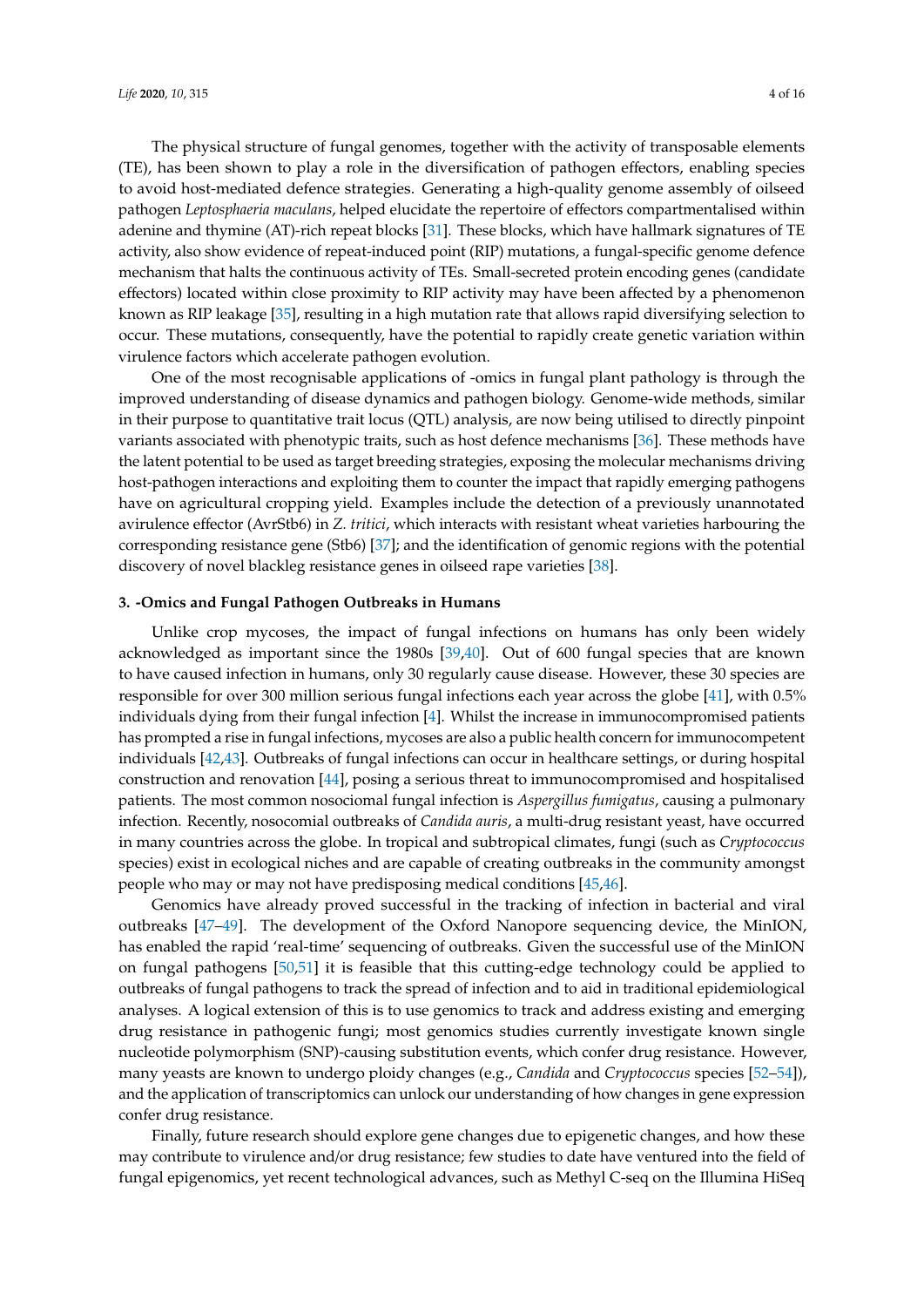platform, should enable the exploration of epigenetic modifications more easily [\[55\]](#page-11-14). The most recent innovation in use the of -omics for managing mycosis outbreaks in humans has been the utilisation of rapid real-time sequencing technology such as MinION to track infection outbreaks in real time, quickly identify the population structure and possible routes of introduction of pathogens, and inform drug regimen and management decisions. This has been demonstrated in practice in two recent outbreaks of *Candida auris* in the UK.

#### **4. -Omics and Fungal Pathogen Outbreaks in Wildlife**

Somewhat surprisingly, some of the most high-profile fungal pathogen outbreaks in recent times have occurred in wildlife populations, whereas the devastating impacts mycoses are capable of inflicting on host populations has been brutally demonstrated despite probably the lowest level of research and surveillance investment of all three sectors discussed here. *Bd* and *Batrachochytrium salamandrivorans* (*Bsal*), which cause the skin disease chytridiomycosis in amphibians, have caused extinctions of up to 500 species and *Pd*, the causative agent of WNS in bats, continues to cause die-offs and population extirpations of previously common bat species across North America [\[56](#page-11-15)[,57\]](#page-11-16). The vast majority of -omics based research in this field to date has been applied to these three pathogens, but the recent emergence of a novel mycosis in snakes, caused by *Ophidiomyces ophiodiicola*, and *Aspergillus* infections in endangered bird species in New Zealand [\[58](#page-11-17)[,59\]](#page-12-0), present opportunities to apply the technological progress made in research chytridiomycosis and WNS to novel systems, with the aim of improved wildlife conservation outcomes, faster.

Comparative genomic and transcriptomic studies of *Bd* and *Bsal* represented a huge leap forward in how fungal pathogens of wildlife are studied. The substantial levels of funding required for these research projects was made possible by the uniquely destructive nature of these diseases at a time when pathogens of wildlife, and fungi in particular, were not generally considered of general concern. Comparative genomics of *Bd* has revealed the existence of multiple lineages within the species, which were subsequently found to have varying levels of virulence and distinct distributions around the world [\[60](#page-12-1)[–62\]](#page-12-2). Comparative genomics of chytrids has enabled the identification of gene families associated with pathogenicity and evidence of divergent infection strategies of *Bd* and *Bsal* [\[63\]](#page-12-3). Meanwhile, transcriptomics has revealed how host responses to infection vary depending on the host species but also the lineage of fungus infecting [\[64](#page-12-4)[,65\]](#page-12-5), and that the fungus itself exhibits host-specific gene expression [\[66\]](#page-12-6). Further emphasising how -omics reveals the extreme complexity of fungal host-pathogen systems, recent research has shown that environmental conditions such as temperature also mediate the transcriptional host response to infection [\[67\]](#page-12-7). The most recent advances have also addressed the microbiome of the host, drawing correlations between the microbiome, the metabolome and the transcriptome of the microbiome with disease status  $[68-71]$  $[68-71]$ , with the hope of using this information to target mitigation strategies [\[72\]](#page-12-10).

The huge research interest in *Bd* emergence meant that when *Pd* emerged in North American bats, the integration of -omics into research focusing on the pathogen occurred at a much faster pace. Following its discovery in 2006 [\[56,](#page-11-15)[73\]](#page-12-11) and description in 2009 [\[73\]](#page-12-11), multiple studies have already reported analyses of the host microbiome, comparative genomic analyses and host-specific transcriptomic responses to infection. Whether this rapidity can be increased again in response to other more recently emerging fungal pathogens remains to be seen; Snake Fungal Disease (SFD), caused by *Ophidiomyces ophiodiicola* (*Oo*), was first recorded in 2006 as a syndrome of unknown aetiology causing anorexia, lesions and poor body conditions in threatened wild snakes primarily in North America [\[59,](#page-12-0)[74\]](#page-12-12). Despite the lack of any known treatment, genomic approaches to this emerging pathogen have been underexplored to date. However, the first *Oo* genome was published in 2017, and -omics approaches hold the potential to rapidly increase our understanding of this emerging pathogen. In the case of SFD, the power and utility of genomics must be considered alongside the limited funding available, with the investment heavy technology being deployed where it can be of maximum utility for the smallest cost.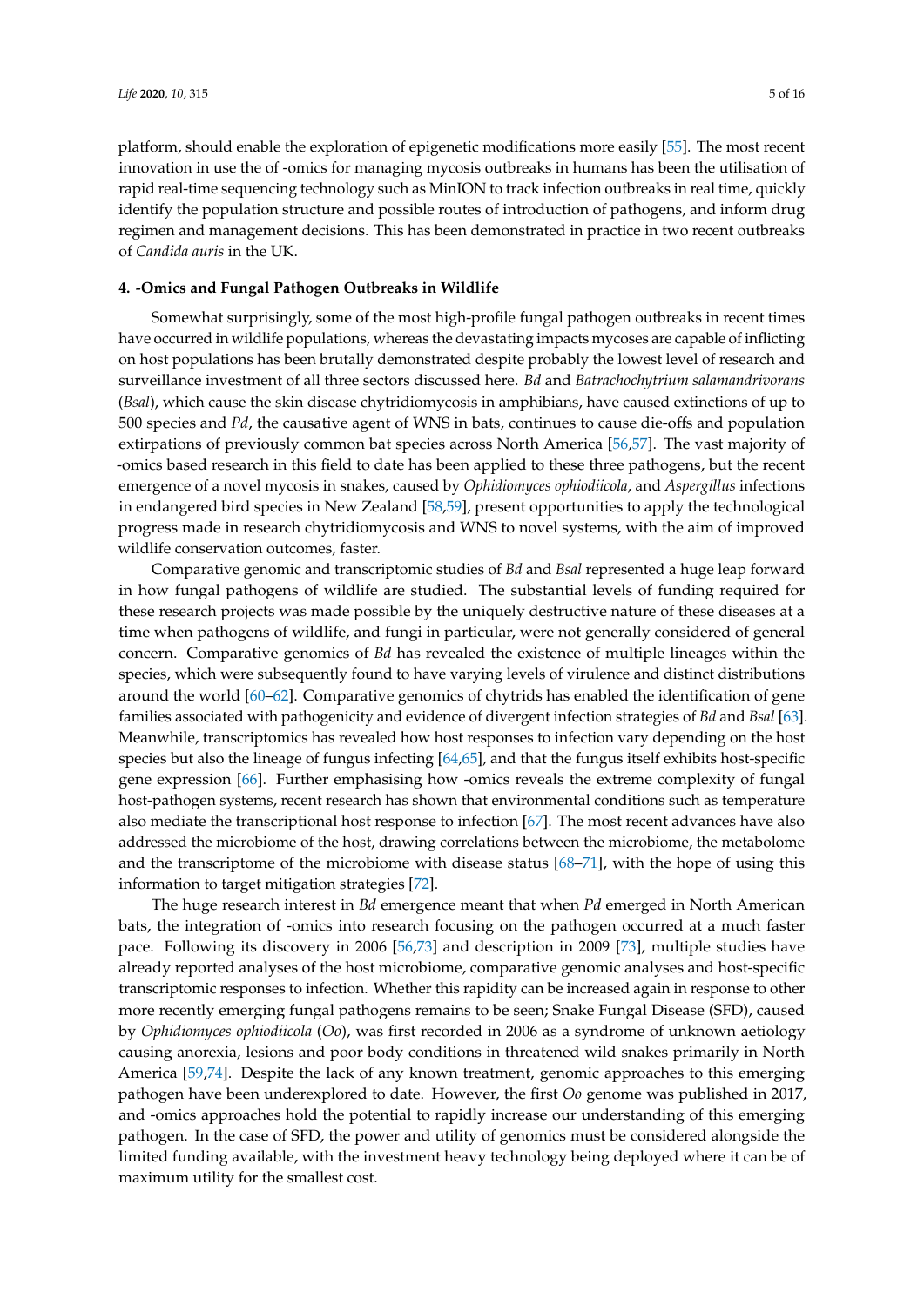Despite impressive advances in the field of emerging fungal pathogens of wildlife since the emergence of *Bd* in 1999, progress is hampered by a lack of financial investment. In turn, this impacts the quality and breadth of online resources available to support -omics work, such as genome databases and the availability of published annotated genomes. As a result, despite wildlife pathogen systems being far more amenable to an experimental approach informed by -omics than human fungal pathosystems, most studies remain correlative rather than investigating causation, unlike in plants where experimental work is pushing frontiers. This lack of research investment is short-sighted, as evidenced by the catastrophic impacts inflicted on wildlife populations, in a very short space of time, by WNS and chytridiomycosis. For progress across all fields, in crop health and human health as well, a focused effort to apply a sophisticated -omics approach to researching wildlife pathogens could lead to great cross-disciplinary benefits and crucial insights into how the most dangerous mycoses known have evolved and interact with their hosts and environment.

#### **5. Discussion**

The plant pathology sector continues to be at the forefront of the field in terms of applying -omics approaches to understand and tackle emerging mycoses. In some cases, such as exciting avenues like engineering plant resistance to fungal pathogens, this is due to not only to a higher commercial interest, but also reduced ethical barriers for experimentation with crop systems. Advances of this nature would be highly challenging and likely unethical for translation into wildlife or human research. However, all three sectors stand to benefit from exchanging translatable approaches and methods. For example, significant progress in recent years in plant pathology has been made using knock-out experiments, which have been applied only in a limited manner in human–fungal and wildlife-fungal pathogen systems. Conducting gene-knockout experiments on the pathogens themselves may go a long way to illuminating mechanisms of infection and key virulence factors in these organisms. Similarly, all three areas are on the brink of a more thorough exploration of metagenomics to approach a more holistic understanding of pathogen and microbial communities, which may shed light on disease ecology and thus the conditions under which disease is most likely to emerge.

Several high-profile drug-resistant mycoses have emerged in recent years, triggering an urgency that has resulted in several rapid advances in the use of -omics approaches in human-fungal pathogen systems. A key priority in the near future is to utilise genomics to identify genome regions conferring drug resistance, and to develop methods that would allow the surveillance of hospital patients for the emergence of not only fungal pathogens, but drug resistance within those fungal pathogens. It goes without saying that -omics technologies are proving key to developing the next generations of antifungal drugs that are needed now and in the future [\[26\]](#page-10-7).

The application of -omics techniques developed for analysing ancient DNA (aDNA) is to date underutilised across the majority of research into contemporary pathogen outbreaks. The highly sensitive nature of methods developed for use with aDNA would be invaluable in clinical settings where sampling may not be optimal, or where the target pathogen may be at a low concentration within a large and complex microbial community, and thus hard to detect soon after infection [\[75\]](#page-12-13).

Additionally, the incorporation of information on historical pathogen outbreaks may provide new insights into contemporary disease ecology. Paleoepidemiological investigations of historical outbreaks using aDNA have benefited from the additional genomic data, significantly enhancing the understanding of the origin of pathogenicity and evolutionary history [\[76\]](#page-13-0). For example, the reconstruction of ancient genomes of plague bacterium, *Yersinia pestis,* clarified the phylogenetic relationships between the widely known Black Death outbreak in Europe (14–17th centuries) to the descendant strain responsible for the 'third plague pandemic' confined to Asia (19–20th centuries) [\[77\]](#page-13-1), and furthermore, to the ancestral strain which caused Plague of Justinian (6–8th centuries) [\[78\]](#page-13-2).

While dating phylogenetic trees can be described with modern genomes through estimations of both the timing of evolutionary events, and molecular evolution, aDNA represents a unique source of information that modern estimates cannot contribute [\[79\]](#page-13-3). Foremost, taxonomy is highly dynamic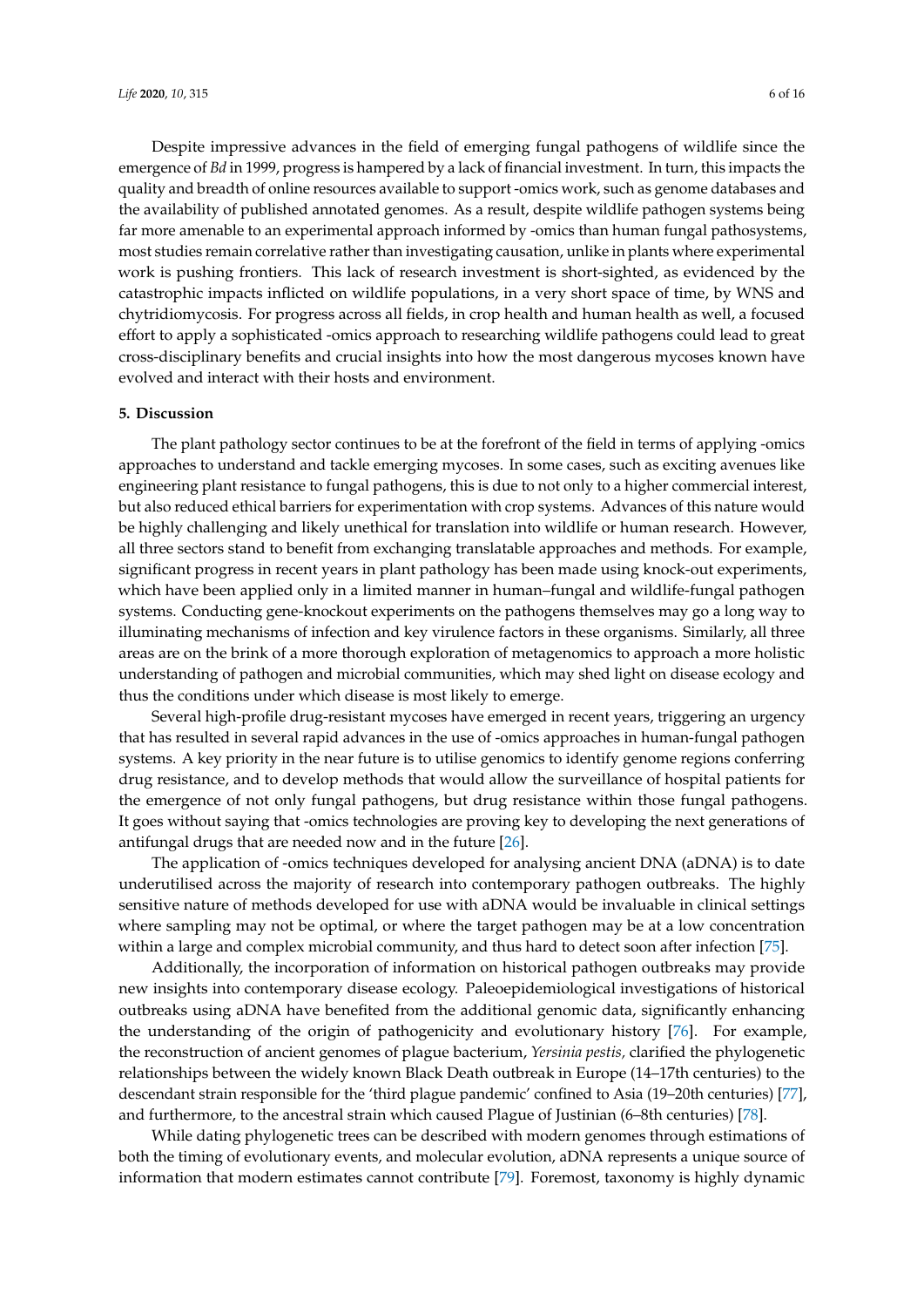through space and time, and the complexities of such histories can only be reconstructed from extant modern descendants; aDNA genomic data can provide information of local extinctions, migrations, and admixture events that are not apparent in modern DNA [\[80\]](#page-13-4). Furthermore, fungal communities are interactive with the ambient environment, and anthropogenic processes of the past century may induce selective pressures upon extant communities [\[81\]](#page-13-5), confounding phylogenetic inferences.

We believe that the key barriers to fully exploiting -omics approaches in the study of fungal pathogens are a lack of investment in surveillance and funding available for -omics approaches, and the practical challenges associated with integrating multiple -omics data forms. Mycosal epidemiology is vastly underfunded in comparison to viral and bacterial diseases, and the expensive nature of many -omics approaches means that these methods are simply out of reach for many researchers. However, the prices associated with this research continue to fall rapidly, and in concert the breadth and depth of analysis expertise among mycotic researchers increases. As such, it seems hopeful that these barriers will soon be overcome. Similarly, the issue of multi-omics data integration and analysis is increasingly recognised as a barrier to progress, and promising tools are being developed to address this issue [\[82](#page-13-6)[,83\]](#page-13-7) More pressingly, much -omics work relies on having access to comprehensive databases, and fungal genomes are severely underrepresented. Meeting this need will require concerted effort and collaboration among researchers in all three sectors outlined here. Building these databases will benefit the investigation of mycoses in all hosts, and it is crucial that the data obtained through -omics studies continues the trend of being provided in an easily accessible manner, and free for other researchers. Doing so will enable the full exploitation of powerful -omics approaches in tackling the urgent issue of emerging fungal pathogens, pushing wildlife, crop and human health research forward in concert.

## **6. Case Studies**

## *6.1. Case Study 1: Magnaporthe Oryzae Genome Reconstruction and Proteomics Yield Insights into Pathogen Biology and Infection Process*

*M. oryzae* is a destructive seed-borne pathogen of rice (*Oryzae sativa*) and one of the most economically devastating crop diseases globally [\[84\]](#page-13-8). Typical crop losses range between 10% and 30%, and localised outbreaks can have a major influence on crop quality and yield [\[85,](#page-13-9)[86\]](#page-13-10). *M. oryzae*, and its coevolution with rice, is now a well established model system for conventional host-pathogen interactions [\[87\]](#page-13-11), where traditional molecular methods are increasingly supported by -omics-based approaches, including comparative and functional genomics, transcriptomics and proteomics. The *M. oryzae* genome was first sequenced in 2005 (strain 7–15), notable as the first plant pathogen to have its genetic sequence resolved [\[88\]](#page-13-12). The reconstruction of the genome, coupled with the pathogen's experimental plasticity, has helped clarify key components of the *M. oryzae* disease cycle and drivers behind its pathogenicity. Insights, such as an expanded family of G-protein signalling receptors, which play a critical role in appressoria formation, and the evidence of transposable element activity affecting genome structure, have guided further exploratory -omics. Differential transcriptomics, comparing wild-type and knock-out strains (Guy11 and ∆*pmk*1) during an artificial infection, revealed transcripts necessary for invasion, particularly Pnk1 MAP kinase as a global regulator of appressorium-associated gene expression [\[89](#page-13-13)[,90\]](#page-13-14). Proteomics studies have helped elucidate the function of *M. oryzae*'s repertoire of secreted peptides roles such as cell wall modification, reactive oxygen species detoxification; lipid modification, metabolism, and protein modification, all have prospective roles in leaf invasion and infection [\[91](#page-13-15)[–93\]](#page-13-16). Foundational methodologies such as these have led to more novel techniques, utilising the upwards trend of DNA sequencing capabilities. Techniques such as genome-wide association studies, large-scale population genomics and high-quality genome assemblies and annotations will pave the way for breeding strategies that will assist in the deployment of resistance-associated genes across a huge range of cultivated plants, reducing the overall impact fungi have an agro-systems worldwide, strengthening food security for vast swathes of the human population.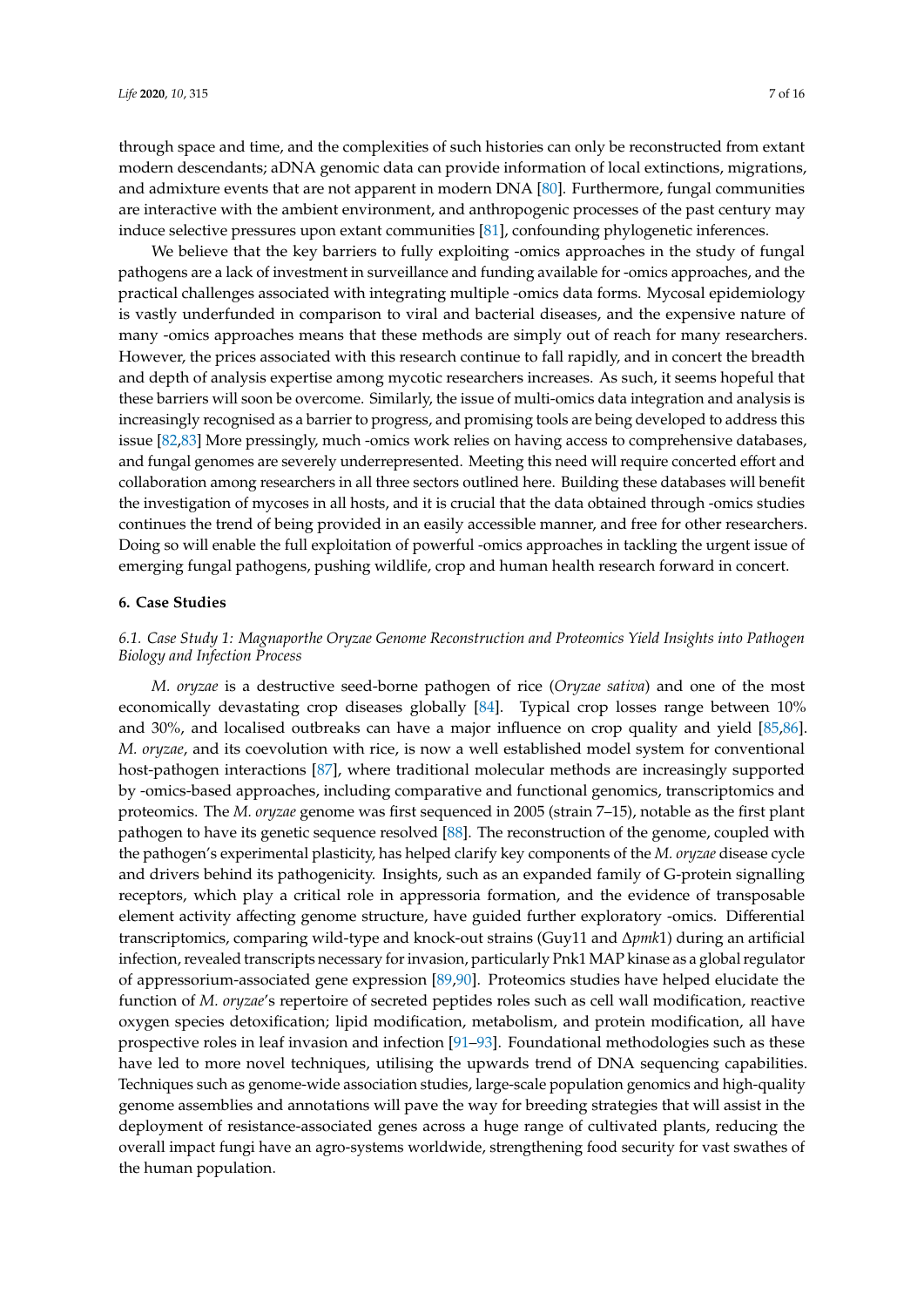#### *6.2. Case Study 2: Genomics to Inform Management Candida Auris Nosociomal Infection Outbreaks in the UK*

*C. auris,* first isolated in 2009 from the ear canal of a hospitalised patient in Japan [\[94\]](#page-13-17), is now a globally emerging multi-drug resistant nosociomal pathogen [\[50](#page-11-10)[,95\]](#page-13-18). Genomic analyses have been used in several Candidiasis outbreaks to identify sources of infection and map the spatial and temporal spread of the pathogen. In 2018, rapid whole genome sequencing technology was utilised to retrospectively analyse the largest outbreak of *Candida auris* in the UK to date, at an inner London hospital. Using MinION technology, researchers were able to determine that multiple sources of infection were unlikely; that the most recent common ancestor of the three outbreak clades recovered from patients dated to March 2015; and crucially were able to identify which isolates had reduced susceptibility to specific fungicides. This study represented the first use of a MinION sequences on a human fungal pathogen, and demonstrated how the ability to generate long reads rapidly made this technology of particular utility to fungal pathogen outbreak scenarios [\[50\]](#page-11-10). The ability of genomic analyses to inform outbreak management was further demonstrated in another UK *C. auris* outbreak in an intensive care unit outbreak in Oxford, UK. Here, the detection of *C. auris* isolates on reusable equipment, but rarely in the general environment, that were closely related to those recovered from patients, resulted in a management decision to remove reusable temperature probes which was followed by a reduction in patient infections [\[96\]](#page-13-19).

# *6.3. Case Study 3: Population Genomics and Phylogenomics to Identify the Causal Agent, Emergence and Dispersal of a Cryptococcosis Outbreak in the Pacific North West*

The species complexes *Cryptococcus gattii* and *Cryptococcus neoformans* occur ubiquitously in the environment and can cause cryptococcosis when infectious airborne propagules are inhaled by a susceptible individual. Whereas *C. neoformans* infection is more commonly associated with a highly fatal acute meningitis, particularly among those who are immunocompromised, *C. gattii* infection more commonly manifests as a pneumonia and affects both immunocompromised and immunocompetent individuals [\[97\]](#page-14-0). Historically, *C. gatti* was thought to be restricted to tropical and subtropical regions [\[98\]](#page-14-1), however, in 1999 *C. gattii* was identified as the causal agent in an outbreak of cryptococcosis in British Colombia, Canada, and the Pacific Northwest (PNW), representing the first outbreak of the pathogen in a temperate zone [\[99\]](#page-14-2). Genomics approaches were subsequently used to understand the outbreak in three key ways. Firstly, population genomics was used to identify the causal outbreak lineages and identified two discrete genotypes of VGII from both clinical and environmental sources—VGIIa (major) and VGIIb (minor)—representing two independent clonal populations, as well as a third novel genotype (VGIIc) [\[98](#page-14-1)[,100\]](#page-14-3). Subsequent whole-genome sequence typing (WGST) comparing the major and minor genotypes to one another and to global VGI identified differences in chromosome copy numbers, genomic arrangements and a large number of sequence polymorphisms [\[101](#page-14-4)[,102\]](#page-14-5).

Secondly, phylogenomics identified the origins of the outbreak, including from where and when lineages were introduced, as well as how the lineages subsequently spread from Vancouver across British Colombia and PNW. Analysis suggested the major outbreak lineage, VGIIa, had originated in South America and spread via multiple dispersal events to North America, while VGIIb originated in Australia and was likely independently introduced. Both lineages showed evidence of subsequent clonal expansion in PNW [\[103,](#page-14-6)[104\]](#page-14-7) as well as use of same-sex mating to expand its geographical range [\[100\]](#page-14-3).

Finally, genomics analyses were used to understand the emergence and biology of virulence in these lineages. The outbreak strains demonstrated hypervirulence in comparison to global isolates [\[105](#page-14-8)[,106\]](#page-14-9). Through phylogenomics, the hypervirulent phenotype seen in VGIIa was found to emerge from a less virulent ancestor through a transitory mutator phenotype [\[104\]](#page-14-7). Through comparative whole genome analysis, the hypervirulent VGIIa was found to have numerus differences in chromosome copy number, genomic rearrangements and sequence polymorphisms compared to global VGI, and gene content comparisons found genes potentially related to habitat adaptation, virulence and clinical outcomes [\[103\]](#page-14-6). Virulence differences even between highly related strains of VGIIc were also explored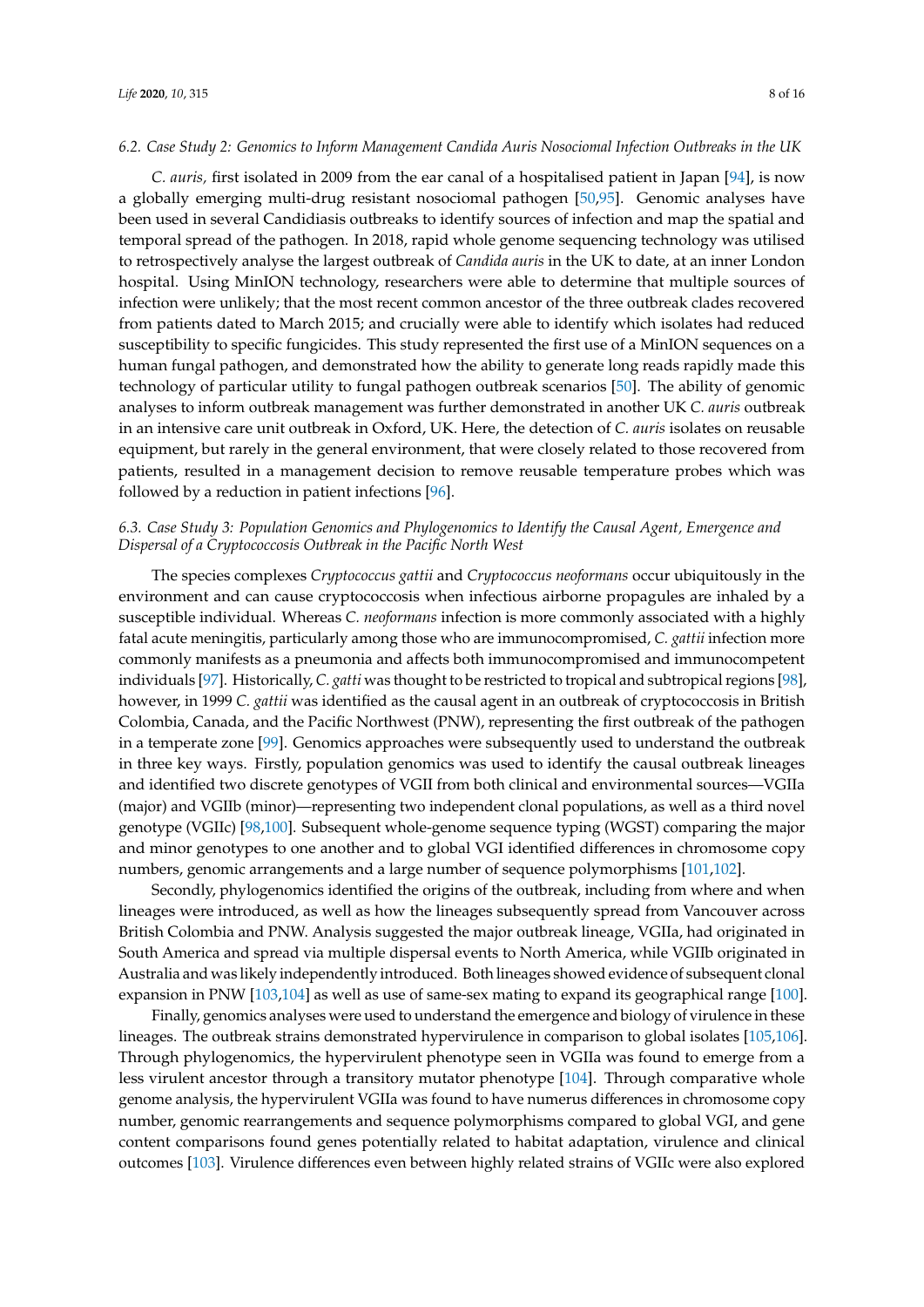and identified a small number of single site variants within coding regions thought to contribute to more virulent phenotypes [\[107\]](#page-14-10).

## *6.4. Case Study 4: Novel -Omics-Based Diagnostics and Point of Origin Investigations for Aspergillus Fumigatus Infection in Kākāpō*

The Kākāpō are a critically endangered bird species endemic to New Zealand [[108\]](#page-14-11). Their charismatic nature has driven widespread interest and popular support for the conservation of the species, and in 2010, a Kākāpō named Sirocco was even named New Zealand's "Official Spokesbird for Conservation" by the then Prime Minister, John Key. In 2019, an outbreak of aspergillosis affected 21 birds (over 10% of the global population) and resulted in the deaths of nine individuals [\[109\]](#page-14-12). The management of this outbreak, while ongoing, has relied heavily on -omics approaches. Genomic analyses of *A. fumigatus* isolates recovered from infected birds, their nests, and food sources are being used to indicate how closely related the infecting isolates are, whether they come from the same source, and what that source is likely to be; all crucial information for developing conservation action plans. The rapid diagnosis of aspergillosis is critical for prompt treatment and to improve infection outcomes, but many diagnostics that are routine in humans are not applicable to wildlife as they would require sedation. A non-invasive novel diagnostic based on metabolomics, the eNose, has recently been developed to detect the volatile organic compounds (VOCs) produced by *A. fumigatus* in the breath of infected individuals with 89% accuracy [\[110\]](#page-14-13). Similarly, the detection of exhaled VOCs by gas chromatography–mass spectrometry has reported 94% sensitivity and 93% specificity in detecting aspergillosis [\[111\]](#page-14-14). In falcons, nuclear magnetic resonance performed on biological samples such as blood and serum is capable of detecting changes in the metabolome between healthy and infected individuals and has been used to detect aspergillosis [\[112\]](#page-14-15). Novel tools such as this, grounded in -omics, present exciting opportunities to approach wildlife pathogen diagnostics in new, specific and non-invasive ways.

## *6.5. Case Study 5: Investigation into Host Defences against Infection by Batrachochytrium Dendrobatidis (Bd) via a Metabolomics Approach*

*Bd*, which causes the potentially lethal disease chytridiomycosis, has precipitated unprecedented declines in hundreds of amphibian populations globally [\[57\]](#page-11-16). Comparative genomic analyses have revealed the existence of multiple epidemiologically relevant lineages within the species [\[61,](#page-12-14)[62,](#page-12-2)[113](#page-14-16)[,114\]](#page-14-17); enabled the identification of virulence factors associated with pathogenicity among the chytrid fungi [\[62](#page-12-2)[,115\]](#page-15-0); and enabled the point of origin and global dispersal patterns of *Bd* lineages to be identified [\[60\]](#page-12-1). Transcriptomics have revealed the gene expression profiles associated with different life stages of the pathogen [\[116\]](#page-15-1) and, more recently, metabolomics is illuminating host defence mechanisms. Amphibians and their skin microbiota produce a wide range of secondary metabolites with antimicrobial activity, presenting a complex physical barrier to pathogens; differences in host metabolome correlate with *Bd* infection status [\[117\]](#page-15-2). Recent advances in gas chromatography, liquid chromatography and mass spectrometry have allowed the characterisation and quantifications of the complex chemical mixtures in the amphibian skin metabolome and thus allowed the relationship between metabolome composition and anti-microbial activity to be established via in vitro assays [\[118\]](#page-15-3). However, the processes which shape the amphibian metabolome, and therefore disease resistance, while known to be modulated by environmental stressors, remain poorly understood.

Applying techniques developed for studying phenotypic plasticity in plants could greatly increase our understanding of the heterogeneity observed in natural amphibian–*Bd* systems [\[119\]](#page-15-4) and interaction with anthropogenic influences [\[120\]](#page-15-5). Further exploration of the amphibian metabolome may also allow the exploration of the role of the metabolome in host adaptation and the implications of environmental change on the epizootic [\[121\]](#page-15-6).

**Author Contributions:** All authors conceptualised and contributed to planning the manuscript. T.R.S. led the written work for '-Omics and fungal pathogen outbreaks in crops'; J.L.R., H.M.E. and D.K. led the written work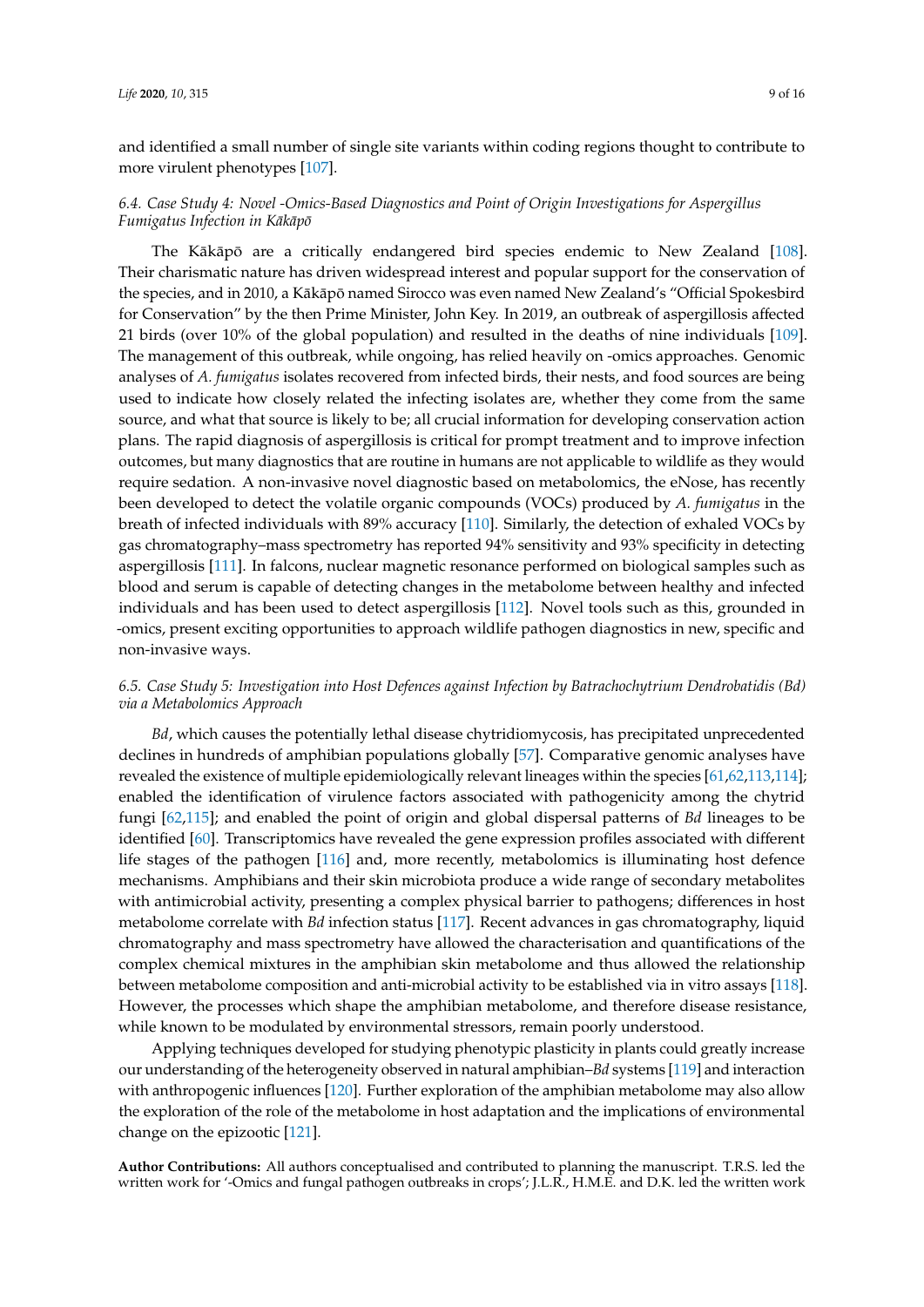for '-Omics and fungal pathogen outbreaks in humans'; P.N.G., L.M.B., P.J. and J.M.G.S. led the written work for '-Omics and fungal pathogen outbreaks in wildlife'; P.N.G., M.C.F. and E.S. led the written work for 'Introduction' and 'Discussion'. P.N.G. coordinated all authors, compiled and finalised the manuscript. All authors have read and agreed to the published version of the manuscript.

**Funding:** P.N.G., T.R.S., E.S. and M.C.F were supported by the Morris Animal Foundation, the Leverhulme Trust (RPG-2014-273), the Natural Environment Research Council (NERC NE/E006841/1). P.N.G., J.M.G.S. and P.J. were supported by Ph.D. DTP awards by the ICL Grantham Institute. L.M.B. was supported by a Ph.D. award by the National Centre for the Replacement, Refinement & Reduction of Animals in Research. H.M.E. was supported by a Ph.D. award by the MRC Centre for Global Infectious Disease Analysis, School of Public Health, Imperial College London. M.C.F. is a fellow in the CIFAR 'Fungal Kingdoms' Program. J.R. was supported by NERC (NE/P001165/1) and the Wellcome Trust (219551/Z/19/Z).

**Conflicts of Interest:** The authors declare no conflict of interest.

## **References**

- <span id="page-9-0"></span>1. Brown, G.D.; Denning, D.W.; Gow, N.A.R.; Levitz, S.M.; Netea, M.G.; White, T.C. Hidden killers: Human fungal infections. *Sci. Transl. Med.* **2012**, *4*, 165rv13. [\[CrossRef\]](http://dx.doi.org/10.1126/scitranslmed.3004404)
- <span id="page-9-4"></span>2. Head, M.G.; Fitchett, J.R.; Atun, R.; May, R.C. Systematic analysis of funding awarded for mycology research to institutions in the UK, 1997–2010. *BMJ Open* **2014**, *4*, e004129. [\[CrossRef\]](http://dx.doi.org/10.1136/bmjopen-2013-004129)
- 3. Gow, N.A.R.; Netea, M.G. Medical mycology and fungal immunology: New research perspectives addressing a major world health challenge. *Philos. Trans. R. Soc. B Biol. Sci.* **2016**, *371*, 20150462. [\[CrossRef\]](http://dx.doi.org/10.1098/rstb.2015.0462) [\[PubMed\]](http://www.ncbi.nlm.nih.gov/pubmed/28080988)
- <span id="page-9-1"></span>4. Bongomin, F.; Gago, S.; Oladele, R.; Denning, D.W. Global and Multi-National Prevalence of Fungal Diseases—Estimate Precision. *J. Fungi* **2017**, *3*, 57. [\[CrossRef\]](http://dx.doi.org/10.3390/jof3040057) [\[PubMed\]](http://www.ncbi.nlm.nih.gov/pubmed/29371573)
- <span id="page-9-2"></span>5. Fisher, M.C.; Henk, D.A.; Briggs, C.J.; Brownstein, J.S.; Madoff, L.C.; McCraw, S.L.; Gurr, S.J. Emerging fungal threats to animal, plant and ecosystem health. *Nature* **2012**, *484*, 186–194. [\[CrossRef\]](http://dx.doi.org/10.1038/nature10947) [\[PubMed\]](http://www.ncbi.nlm.nih.gov/pubmed/22498624)
- 6. Brandt, M.E.; Park, B.J. Think Fungus—Prevention and Control of Fungal Infections. *Emerg. Infect. Dis.* **2013**, *19*, 1688–1689. [\[CrossRef\]](http://dx.doi.org/10.3201/eid1910.131092)
- 7. Vallabhaneni, S.; Mody, R.K.; Walker, T.; Chiller, T. The Global Burden of Fungal Diseases. *Infect. Dis. Clin. N. Am.* **2016**, *30*, 1–11. [\[CrossRef\]](http://dx.doi.org/10.1016/j.idc.2015.10.004)
- <span id="page-9-3"></span>8. Benedict, K.; Richardson, M.; Vallabhaneni, S.; Jackson, B.R.; Chiller, T. Emerging issues, challenges, and changing epidemiology of fungal disease outbreaks. *Lancet Infect. Dis.* **2017**, *17*, e403–e411. [\[CrossRef\]](http://dx.doi.org/10.1016/S1473-3099(17)30443-7)
- <span id="page-9-5"></span>9. Hawksworth, D.L.; Lücking, R. Fungal Diversity Revisited: 2.2 to 3.8 Million Species. In *The Fungal Kingdom*; ASM Press: Washington, DC, USA, 2017; pp. 79–95.
- <span id="page-9-6"></span>10. Conesa, A.; Beck, S. Making multi-omics data accessible to researchers. *Sci. Data* **2019**, *6*, 251. [\[CrossRef\]](http://dx.doi.org/10.1038/s41597-019-0258-4)
- <span id="page-9-7"></span>11. Seyedmousavi, S.; Guillot, J.; Arné, P.; Arné, A.; Sybren De Hoog, G.; Mouton, J.W.; Melchers, W.J.G.; Verweij, P.E. Aspergillus and aspergilloses in wild and domestic animals: A global health concern with parallels to human disease. *Med. Mycol.* **2015**, *53*, 765–797. [\[CrossRef\]](http://dx.doi.org/10.1093/mmy/myv067)
- <span id="page-9-8"></span>12. Menardo, F.; Praz, C.R.; Wyder, S.; Ben-David, R.; Bourras, S.; Matsumae, H.; McNally, K.E.; Parlange, F.; Riba, A.; Roffler, S.; et al. Hybridization of powdery mildew strains gives rise to pathogens on novel agricultural crop species. *Nat. Genet.* **2016**, *48*, 201–205. [\[CrossRef\]](http://dx.doi.org/10.1038/ng.3485) [\[PubMed\]](http://www.ncbi.nlm.nih.gov/pubmed/26752267)
- 13. Walker, A.S.; Bouguennec, A.; Confais, J.; Morgant, G.; Leroux, P. Evidence of host-range expansion from new powdery mildew (*Blumeria graminis*) infections of triticale (×*Triticosecale*) in France. *Plant Pathol.* **2011**, *60*, 207–220. [\[CrossRef\]](http://dx.doi.org/10.1111/j.1365-3059.2010.02379.x)
- <span id="page-9-9"></span>14. Singh, R.P.; Singh, P.K.; Rutkoski, J.; Hodson, D.P.; He, X.; Jørgensen, L.N.; Hovmøller, M.S.; Huerta-Espino, J. Disease Impact on Wheat Yield Potential and Prospects of Genetic Control. *Annu. Rev. Phytopathol.* **2016**, *54*, 303–322. [\[CrossRef\]](http://dx.doi.org/10.1146/annurev-phyto-080615-095835) [\[PubMed\]](http://www.ncbi.nlm.nih.gov/pubmed/27296137)
- <span id="page-9-10"></span>15. Mitchell, K.M.; Churcher, T.S.; Garner, T.W.J.J.; Fisher, M.C. Persistence of the emerging pathogen *Batrachochytrium dendrobatidis* outside the amphibian host greatly increases the probability of host extinction. *Proc. R. Soc. B Biol. Sci.* **2008**, *275*, 329–334. [\[CrossRef\]](http://dx.doi.org/10.1098/rspb.2007.1356)
- <span id="page-9-11"></span>16. Lindner, D.L.; Gargas, A.; Lorch, J.M.; Banik, M.T.; Glaeser, J.; Kunz, T.H.; Blehert, D.S. DNA-based detection of the fungal pathogen Geomyces destructans in soils from bat hibernacula. *Mycologia* **2011**, *103*, 241–246. [\[CrossRef\]](http://dx.doi.org/10.3852/10-262)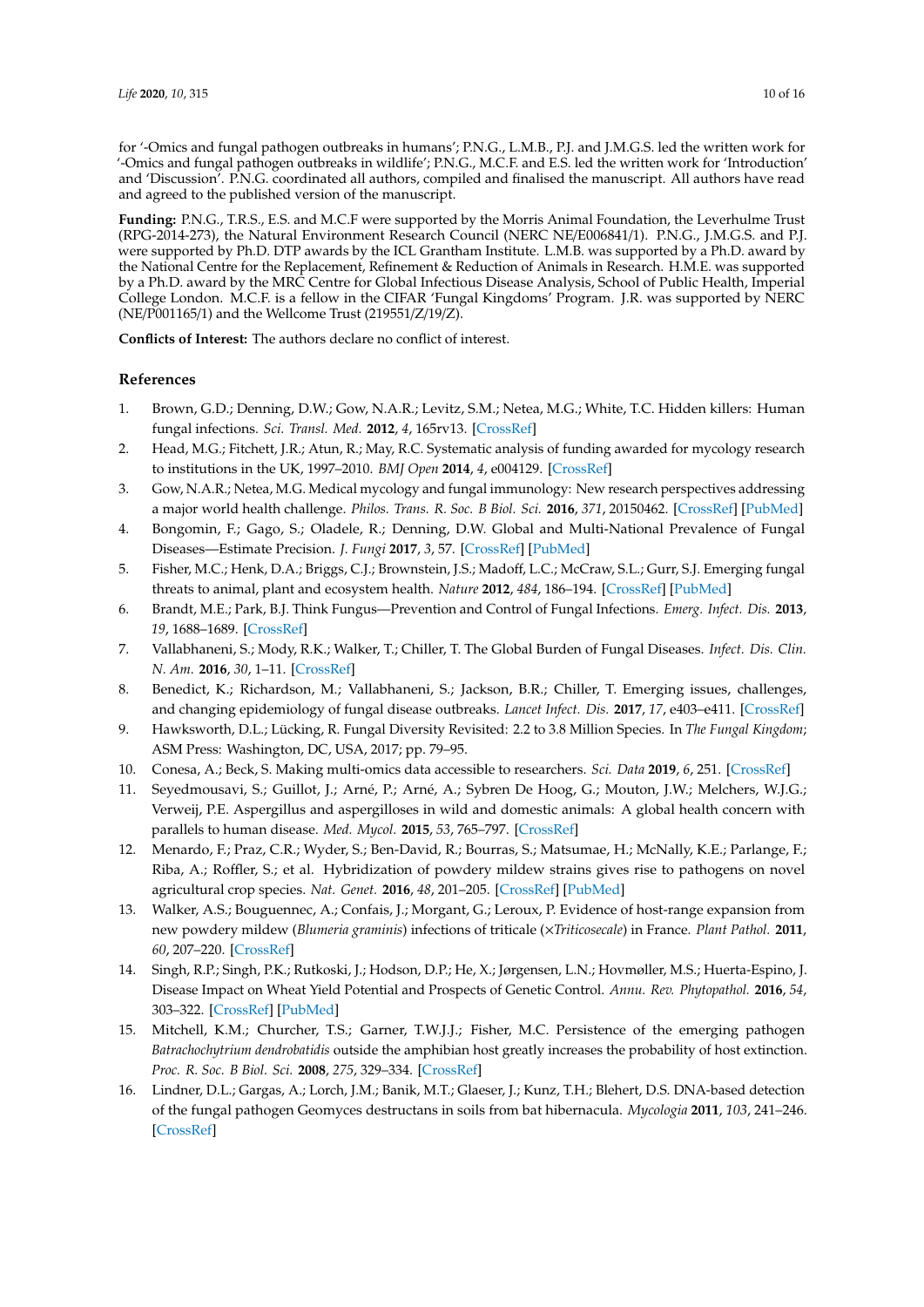- <span id="page-10-0"></span>17. Borer, E.T.; Antonovics, J.; Kinkel, L.L.; Hudson, P.J.; Daszak, P.; Ferrari, M.J.; Garrett, K.A.; Parrish, C.R.; Read, A.F.; Rizzo, D.M. Bridging Taxonomic and Disciplinary Divides in Infectious Disease. *Ecohealth* **2011**, *8*, 261–267. [\[CrossRef\]](http://dx.doi.org/10.1007/s10393-011-0718-6)
- <span id="page-10-1"></span>18. Mcdonald, B.A.; Stukenbrock, E.H. Rapid emergence of pathogens in agro-ecosystems: Global threats to agricultural sustainability and food security. *Philos. Trans. Biol. Sci.* **2016**, *371*, 20160026. [\[CrossRef\]](http://dx.doi.org/10.1098/rstb.2016.0026)
- <span id="page-10-2"></span>19. World Health Organization. Mycotoxins. 2020. Available online: https://[www.who.int](https://www.who.int/news-room/fact-sheets/detail/mycotoxins)/news-room/factsheets/detail/[mycotoxins](https://www.who.int/news-room/fact-sheets/detail/mycotoxins) (accessed on 16 October 2020).
- <span id="page-10-3"></span>20. Godfray, H.C.J.; Mason-D'croz, D.; Robinson, S. Food System Consequences of a Fungal Disease Epidemic in a Major Crop. *Philos Trans. R. Soc. Lond B. Biol. Sci.* **2016**, *371*, 20150467. [\[CrossRef\]](http://dx.doi.org/10.1098/rstb.2015.0467)
- <span id="page-10-4"></span>21. Bebber, D.P.; Ramotowski, M.A.T.; Gurr, S.J. Crop pests and pathogens move polewards in a warming world. *Nat. Clim. Chang.* **2013**. [\[CrossRef\]](http://dx.doi.org/10.1038/nclimate1990)
- <span id="page-10-5"></span>22. Fausto, A.; Rodrigues, M.L.; Coelho, C. The still underestimated problem of fungal diseases worldwide. *Front. Microbiol.* **2019**, *10*, 1–5.
- 23. Hodson, D.P. Shifting boundaries: Challenges for rust monitoring. *Euphytica* **2011**, *179*, 93–104. [\[CrossRef\]](http://dx.doi.org/10.1007/s10681-010-0335-4)
- 24. Dubin, H.J.; Brennan, J.P. Fighting a "Shifty Enemy". In *Millions Fed: Proven Successes in Agricultural Development*; Spielman, D.J., Pandya-Lorch, R., Eds.; International Food Policy Research Institute (ifpri): Washington, DC, USA, 2009; p. 19.
- <span id="page-10-6"></span>25. Shank, R. Wheat Stem Rust and Dought Effects on Bale Agricultural Production and Future Prospects. 1994. Available online: https://[www.africa.upenn.edu](https://www.africa.upenn.edu/eue_web/s_rust94.htm)/eue\_web/s\_rust94.htm (accessed on 16 October 2020).
- <span id="page-10-7"></span>26. Fisher, M.C.; Hawkins, N.J.; Sanglard, D.; Gurr, S.J. Worldwide emergence of resistance to antifungal drugs challenges human health and food security. *Science* **2018**, *360*, 739–742. [\[CrossRef\]](http://dx.doi.org/10.1126/science.aap7999) [\[PubMed\]](http://www.ncbi.nlm.nih.gov/pubmed/29773744)
- <span id="page-10-8"></span>27. Agrios, G. *Plant Pathology*, 5th ed.; Elsevier: Amsterdam, The Netherlands, 2005; ISBN 978-0-12-044565-3.
- <span id="page-10-9"></span>28. Grünwald, N.J.; McDonald, B.A.; Milgroom, M.G. Population Genomics of Fungal and Oomycete Pathogens. *Annu. Rev. Phytopathol.* **2016**, *54*, 323–346. [\[CrossRef\]](http://dx.doi.org/10.1146/annurev-phyto-080614-115913) [\[PubMed\]](http://www.ncbi.nlm.nih.gov/pubmed/27296138)
- <span id="page-10-10"></span>29. Stukenbrock, E.H.; Bataillon, T.; Dutheil, J.Y.; Hansen, T.T.; Li, R.; Zala, M.; McDonald, B.A.; Wang, J.; Schierup, M.H. The making of a new pathogen: Insights from comparative population genomics of the domesticated wheat pathogen *Mycosphaerella graminicola* and its wild sister species. *Genome Res.* **2011**, *21*, 2157–2166. [\[CrossRef\]](http://dx.doi.org/10.1101/gr.118851.110) [\[PubMed\]](http://www.ncbi.nlm.nih.gov/pubmed/21994252)
- 30. Islam, M.T.; Croll, D.; Gladieux, P.; Soanes, D.M.; Persoons, A.; Bhattacharjee, P.; Hossain, M.S.; Gupta, D.R.; Rahman, M.M.; Mahboob, M.G.; et al. Emergence of wheat blast in Bangladesh was caused by a South American lineage of *Magnaporthe oryzae*. *BMC Biol.* **2016**, *14*, 84. [\[CrossRef\]](http://dx.doi.org/10.1186/s12915-016-0309-7)
- <span id="page-10-11"></span>31. Rouxel, T.; Grandaubert, J.; Hane, J.K.; Hoede, C.; van de Wouw, A.P.; Couloux, A.; Dominguez, V.; Anthouard, V.; Bally, P.; Bourras, S.; et al. Effector diversification within compartments of the *Leptosphaeria maculans* genome affected by Repeat-Induced Point mutations. *Nat. Commun.* **2011**, *2*, 202. [\[CrossRef\]](http://dx.doi.org/10.1038/ncomms1189)
- <span id="page-10-12"></span>32. Stukenbrock, E.H.; Bataillon, T. A Population Genomics Perspective on the Emergence and Adaptation of New Plant Pathogens in Agro-Ecosystems. *PLoS Pathog.* **2012**, *8*, e1002893. [\[CrossRef\]](http://dx.doi.org/10.1371/journal.ppat.1002893)
- <span id="page-10-13"></span>33. Stukenbrock, E.H.; Banke, S.; Javan-Nikkhah, M.; McDonald, B.A. Origin and domestication of the fungal wheat pathogen *Mycosphaerella graminicola* via sympatric speciation. *Mol. Biol. Evol.* **2007**, *24*, 398–411. [\[CrossRef\]](http://dx.doi.org/10.1093/molbev/msl169)
- <span id="page-10-14"></span>34. Eschenbrenner, C.J.; Feurtey, A.; Stukenbrock, E.H. *Population Genomics of Fungal Plant Pathogens and the Analyses of Rapidly Evolving Genome Compartments*; Humana: New York, NY, USA, 2020; pp. 337–355.
- <span id="page-10-15"></span>35. Irelan, J.T.; Hagemann, A.T.; Selker, E.U. High frequency repeat-induced point mutation (RIP) is not associated with efficient recombination in Neurospora. *Genetics* **1994**, *138*, 1093–1103.
- <span id="page-10-16"></span>36. Sánchez-Vallet, A.; Hartmann, F.E.; Marcel, T.C.; Croll, D. Nature's genetic screens: Using genome-wide association studies for effector discovery. *Mol. Plant Pathol.* **2018**, *19*, 3–6. [\[CrossRef\]](http://dx.doi.org/10.1111/mpp.12592)
- <span id="page-10-17"></span>37. Zhong, Z.; Marcel, T.C.; Hartmann, F.E.; Ma, X.; Plissonneau, C.; Zala, M.; Ducasse, A.; Confais, J.; Compain, J.; Lapalu, N.; et al. A small secreted protein in *Zymoseptoria tritici* is responsible for avirulence on wheat cultivars carrying the Stb6 resistance gene. *New Phytol.* **2017**, *214*, 619–631. [\[CrossRef\]](http://dx.doi.org/10.1111/nph.14434) [\[PubMed\]](http://www.ncbi.nlm.nih.gov/pubmed/28164301)
- <span id="page-10-18"></span>38. Fu, F.; Zhang, X.; Liu, F.; Peng, G.; Yu, F.; Fernando, D. Identification of resistance loci in Chinese and Canadian canola/rapeseed varieties against *Leptosphaeria maculans* based on genome-wide association studies. *BMC Genom.* **2020**, *21*, 501. [\[CrossRef\]](http://dx.doi.org/10.1186/s12864-020-06893-4) [\[PubMed\]](http://www.ncbi.nlm.nih.gov/pubmed/32693834)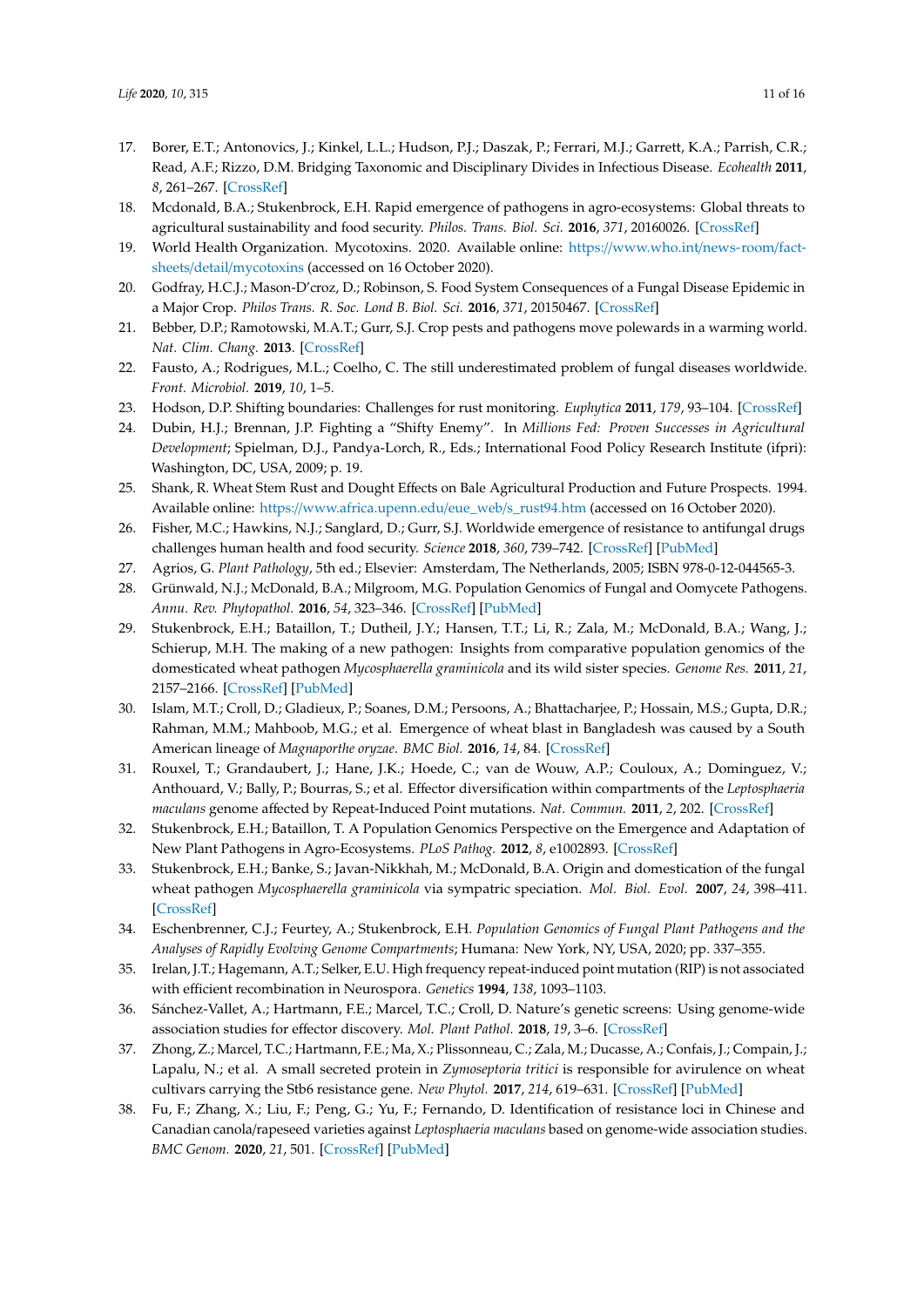- <span id="page-11-0"></span>39. Trick,W.E.; Fridkin, S.K.; Edwards, J.R.; Hajjeh, R.A.; Gaynes, R.P. National Nosocomial Infections Surveillance System Hospitals. Secular Trend of Hospital-Acquired Candidemia among Intensive Care Unit Patients in the United States during 1989–1999. *Clin. Infect. Dis.* **2002**, *35*, 627–630. [\[CrossRef\]](http://dx.doi.org/10.1086/342300) [\[PubMed\]](http://www.ncbi.nlm.nih.gov/pubmed/12173140)
- <span id="page-11-1"></span>40. Walsh, T.J.; Newman, K.R.; Moody, M.; Wharton, R.C.; Wade, J.C. Trichosporonosis in Patients with Neoplastic Disease. *Medicine* **1986**, *65*, 268–279. [\[CrossRef\]](http://dx.doi.org/10.1097/00005792-198607000-00005) [\[PubMed\]](http://www.ncbi.nlm.nih.gov/pubmed/3523114)
- <span id="page-11-2"></span>41. GAFFI. The Burden of Fungal Disease: New Evidence to Show the Scale of the Problem across the Globe. 2017. Available online: https://www.gaffi.org/[the-burden-of-fungal-disease-new-evidence-to-show-the](https://www.gaffi.org/the-burden-of-fungal-disease-new-evidence-to-show-the-scale-of-the-problem-across-the-globe/)[scale-of-the-problem-across-the-globe](https://www.gaffi.org/the-burden-of-fungal-disease-new-evidence-to-show-the-scale-of-the-problem-across-the-globe/)/ (accessed on 30 June 2020).
- <span id="page-11-3"></span>42. Bartlett, K.H.; Kidd, S.E.; Kronstad, J.W. The emergence of *Cryptococcus gattii* in British Columbia and the Pacific Northwest. *Curr. Infect. Dis. Rep.* **2008**, *10*, 58–65. [\[CrossRef\]](http://dx.doi.org/10.1007/s11908-008-0011-1)
- <span id="page-11-4"></span>43. Badiee, P.; Zare, M. Consideration of Invasive Fungal Infections in Immunocompetent Hosts. *Arch. Clin. Infect. Dis.* **2017**, *12*, 66111. [\[CrossRef\]](http://dx.doi.org/10.5812/archcid.66111)
- <span id="page-11-5"></span>44. Kanamori, H.; Rutala, W.A.; Sickbert-Bennett, E.E.; Weber, D.J. Review of Fungal Outbreaks and Infection Prevention in Healthcare Settings During Construction and Renovation. *Health Epidemiol.* **2015**, *61*, 433–444. [\[CrossRef\]](http://dx.doi.org/10.1093/cid/civ297)
- <span id="page-11-6"></span>45. Datta, K.; Bartlett, K.H.; Baer, R.; Byrnes, E.; Galanis, E.; Heitman, J.; Hoang, L.; Leslie, M.J.; MacDougall, L.; Magill, S.S.; et al. Spread of *Cryptococcus gattii* into Pacific Northwest Region of the United States. *Emerg. Infect. Dis.* **2009**, *15*, 1185–1191. [\[CrossRef\]](http://dx.doi.org/10.3201/eid1508.081384)
- <span id="page-11-7"></span>46. Springer, D.J.; Billmyre, R.B.; Filler, E.E.; Voelz, K.; Pursall, R.; Mieczkowski, P.A.; Larsen, R.A.; Dietrich, F.S.; May, R.C.; Filler, S.G.; et al. *Cryptococcus gattii* VGIII Isolates Causing Infections in HIV/AIDS Patients in Southern California: Identification of the Local Environmental Source as Arboreal. *PLoS Pathog.* **2014**, *10*, e1004285. [\[CrossRef\]](http://dx.doi.org/10.1371/journal.ppat.1004285)
- <span id="page-11-8"></span>47. Hoenen, T. Sequencing of Ebola Virus Genomes Using Nanopore Technology. *Bio-Protocol* **2016**, *6*. [\[CrossRef\]](http://dx.doi.org/10.21769/BioProtoc.1998)
- 48. Quick, J.; Loman, N.J.; Duraffour, S.; Simpson, J.T.; Severi, E.; Cowley, L.; Bore, J.A.; Koundouno, R.; Dudas, G.; Mikhail, A.; et al. Real-time, portable genome sequencing for *Ebola surveillance*. *Nature* **2016**, *530*, 228–232. [\[CrossRef\]](http://dx.doi.org/10.1038/nature16996) [\[PubMed\]](http://www.ncbi.nlm.nih.gov/pubmed/26840485)
- <span id="page-11-9"></span>49. Quick, J.; Ashton, P.; Calus, S.; Chatt, C.; Gossain, S.; Hawker, J.; Nair, S.; Neal, K.; Nye, K.; Peters, T.; et al. Rapid draft sequencing and real-time nanopore sequencing in a hospital outbreak of Salmonella. *Genome Biol.* **2015**, *16*, 114. [\[CrossRef\]](http://dx.doi.org/10.1186/s13059-015-0677-2) [\[PubMed\]](http://www.ncbi.nlm.nih.gov/pubmed/26025440)
- <span id="page-11-10"></span>50. Rhodes, J.; Abdolrasouli, A.; Farrer, R.A.; Cuomo, C.A.; Aanensen, D.M.; Armstrong-James, D.; Fisher, M.C.; Schelenz, S. Genomic epidemiology of the UK outbreak of the emerging human fungal pathogen Candida auris article. *Emerg. Microbes Infect.* **2018**, *7*, 43. [\[PubMed\]](http://www.ncbi.nlm.nih.gov/pubmed/29593275)
- <span id="page-11-11"></span>51. Ashikawa, S.; Tarumoto, N.; Imai, K.; Sakai, J.; Kodana, M.; Kawamura, T.; Ikebuchi, K.; Murakami, T.; Mitsutake, K.; Maesaki, S.; et al. Rapid identification of pathogens from positive blood culture bottles with the MinION nanopore sequencer. *J. Med. Microbiol.* **2018**, *67*, 1589–1595. [\[CrossRef\]](http://dx.doi.org/10.1099/jmm.0.000855)
- <span id="page-11-12"></span>52. Stone, N.R.H.; Rhodes, J.; Fisher, M.C.; Mfinanga, S.; Kivuyo, S.; Rugemalila, J.; Segal, E.S.; Needleman, L.; Molloy, S.F.; Kwon-Chung, J.; et al. Dynamic ploidy changes drive fluconazole resistance in human cryptococcal meningitis. *J. Clin. Investig.* **2019**, *129*, 999–1014. [\[CrossRef\]](http://dx.doi.org/10.1172/JCI124516)
- 53. Sionov, E.; Chang, Y.C.; Kwon-Chung, K.J. Azole heteroresistance in *Cryptococcus neoformans*: Emergence of resistant clones with chromosomal disomy in the mouse brain during fluconazole treatment. *Antimicrob. Agents Chemother.* **2013**, *57*, 5127–5130. [\[CrossRef\]](http://dx.doi.org/10.1128/AAC.00694-13)
- <span id="page-11-13"></span>54. Chang, Y.C.; Khanal Lamichhane, A.; Kwon-Chung, K.J. *Cryptococcus neoformans*, Unlike Candida albicans, Forms Aneuploid Clones Directly from Uninucleated Cells under Fluconazole Stress. *MBio* **2018**, *9*. [\[CrossRef\]](http://dx.doi.org/10.1128/mBio.01290-18)
- <span id="page-11-14"></span>55. Mondo, S.J.; Kuo, R.C.; Singan, V.R. *Fungal Epigenomics: Detection and Analysis*; Humana Press: New York, NY, USA, 2018; pp. 155–170.
- <span id="page-11-15"></span>56. Blehert, D.S. Fungal Disease and the Developing Story of Bat White-nose Syndrome. *PLoS Pathog.* **2012**, *8*, e1002779. [\[CrossRef\]](http://dx.doi.org/10.1371/journal.ppat.1002779)
- <span id="page-11-16"></span>57. Scheele, B.C.; Pasmans, F.; Skerratt, L.F.; Berger, L.; Martel, A.; Beukema, W.; Acevedo, A.A.; Burrowes, P.A.; Carvalho, T.; Catenazzi, A.; et al. Amphibian fungal panzootic causes catastrophic and ongoing loss of biodiversity. *Science* **2019**, *363*, 1459–1463. [\[CrossRef\]](http://dx.doi.org/10.1126/science.aav0379)
- <span id="page-11-17"></span>58. Alley, M.R.; Gartrell, B.D. Wildlife diseases in New Zealand: Recent findings and future challenges. *N. Z. Vet. J.* **2019**, *67*, 1–11. [\[CrossRef\]](http://dx.doi.org/10.1080/00480169.2018.1520656)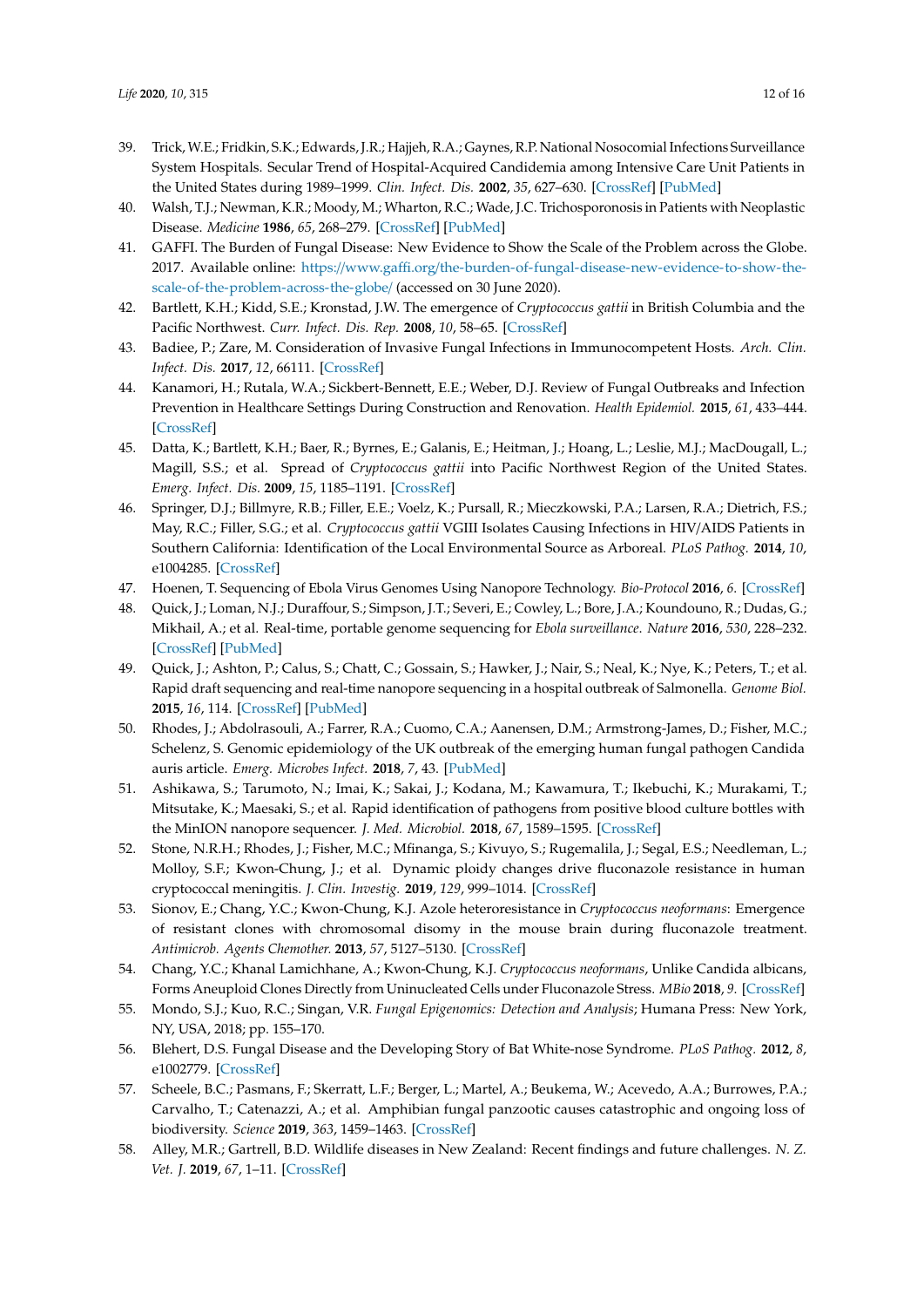- <span id="page-12-0"></span>59. Lorch, J.M.; Knowles, S.; Lankton, J.S.; Michell, K.; Edwards, J.L.; Kapfer, J.M.; Staffen, R.A.; Wild, E.R.; Schmidt, K.Z.; Ballmann, A.E.; et al. Snake fungal disease: An emerging threat to wild snakes. *Philos. Trans. R. Soc. B Biol. Sci.* **2016**, *371*. [\[CrossRef\]](http://dx.doi.org/10.1098/rstb.2015.0457) [\[PubMed\]](http://www.ncbi.nlm.nih.gov/pubmed/28080983)
- <span id="page-12-1"></span>60. O'Hanlon, S.J.; Rieux, A.; Farrer, R.A.; Rosa, G.M.; Waldman, B.; Bataille, A.; Kosch, T.A.; Murray, K.A.; Brankovics, B.; Fumagalli, M.; et al. Recent Asian origin of chytrid fungi causing global amphibian declines. *Science* **2018**, *360*, 621–627. [\[CrossRef\]](http://dx.doi.org/10.1126/science.aar1965) [\[PubMed\]](http://www.ncbi.nlm.nih.gov/pubmed/29748278)
- <span id="page-12-14"></span>61. Rosenblum, E.B.; James, T.Y.; Zamudio, K.R.; Poorten, T.J.; Ilut, D.; Rodriguez, D.; Eastman, J.M.; Richards-Hrdlicka, K.; Joneson, S.; Jenkinson, T.S.; et al. Complex history of the amphibian-killing chytrid fungus revealed with genome resequencing data. *Proc. Natl. Acad. Sci. USA* **2013**, *110*, 9385–9390. [\[CrossRef\]](http://dx.doi.org/10.1073/pnas.1300130110) [\[PubMed\]](http://www.ncbi.nlm.nih.gov/pubmed/23650365)
- <span id="page-12-2"></span>62. Farrer, R.A.; Weinert, L.A.; Bielby, J.; Garner, T.W.J.; Balloux, F.; Clare, F.C.; Bosch, J.; Cunningham, A.A.; Weldon, C.; du Preez, L.H.; et al. Multiple emergences of genetically diverse amphibian-infecting chytrids include a globalized hypervirulent recombinant lineage. *Proc. Natl. Acad. Sci. USA* **2011**, *108*, 18732–18736. [\[CrossRef\]](http://dx.doi.org/10.1073/pnas.1111915108)
- <span id="page-12-3"></span>63. Farrer, R.A.; Martel, A.; Verbrugghe, E.; Abouelleil, A.; Ducatelle, R.; Longcore, J.E.; James, T.Y.; Pasmans, F.; Fisher, M.C.; Cuomo, C.A. Genomic innovations linked to infection strategies across emerging pathogenic chytrid fungi. *Nat. Commun.* **2017**, *8*, 14742. [\[CrossRef\]](http://dx.doi.org/10.1038/ncomms14742)
- <span id="page-12-4"></span>64. McDonald, C.A.; Ellison, A.R.; Toledo, L.F.; James, T.Y.; Zamudio, K.R. Gene expression varies within and between enzootic and epizootic lineages of Batrachochytrium dendrobatidis (Bd) in the Americas. *Fungal Biol.* **2020**, *124*, 34–43. [\[CrossRef\]](http://dx.doi.org/10.1016/j.funbio.2019.10.008)
- <span id="page-12-5"></span>65. Eskew, E.A.; Shock, B.C.; LaDouceur, E.E.B.; Keel, K.; Miller, M.R.; Foley, J.E.; Todd, B.D. Gene expression differs in susceptible and resistant amphibians exposed to *Batrachochytrium dendrobatidis*. *R. Soc. Open Sci.* **2018**, *5*, 170910. [\[CrossRef\]](http://dx.doi.org/10.1098/rsos.170910)
- <span id="page-12-6"></span>66. Ellison, A.R.; DiRenzo, G.V.; McDonald, C.A.; Lips, K.R.; Zamudio, K.R. First *in Vivo Batrachochytrium dendrobatidis* Transcriptomes Reveal Mechanisms of Host Exploitation, Host-Specific Gene Expression, and Expressed Genotype Shifts. *G3 Genes Genomes Genet.* **2017**. [\[CrossRef\]](http://dx.doi.org/10.1534/g3.116.035873)
- <span id="page-12-7"></span>67. Ellison, A.; Zamudio, K.; Lips, K.R.; Muletz-Wolz, C. Temperature-mediated shifts in salamander transcriptomic responses to the amphibian-killing fungus. *Mol. Ecol.* **2020**, *29*, 325–343. [\[CrossRef\]](http://dx.doi.org/10.1111/mec.15327)
- <span id="page-12-8"></span>68. Madison, J.D.; Berg, E.A.; Abarca, J.G.; Whitfield, S.M.; Gorbatenko, O.; Pinto, A.; Kerby, J.L. Characterization of Batrachochytrium dendrobatidis Inhibiting Bacteria from Amphibian Populations in Costa Rica. *Front. Microbiol.* **2017**, *8*, 290. [\[CrossRef\]](http://dx.doi.org/10.3389/fmicb.2017.00290)
- 69. Becker, M.H.; Walke, J.B.; Cikanek, S.; Savage, A.E.; Mattheus, N.; Santiago, C.N.; Minbiole, K.P.C.; Harris, R.N.; Belden, L.K.; Gratwicke, B. Composition of symbiotic bacteria predicts survival in Panamanian golden frogs infected with a lethal fungus. *Proc. R. Soc. B Biol. Sci.* **2015**, *282*, 20142881. [\[CrossRef\]](http://dx.doi.org/10.1098/rspb.2014.2881) [\[PubMed\]](http://www.ncbi.nlm.nih.gov/pubmed/25788591)
- 70. Bataille, A.; Lee-Cruz, L.; Tripathi, B.; Waldman, B. Skin Bacterial Community Reorganization Following Metamorphosis of the Fire-Bellied Toad (*Bombina orientalis*). *Microb. Ecol.* **2018**, *75*, 505–514. [\[CrossRef\]](http://dx.doi.org/10.1007/s00248-017-1034-7) [\[PubMed\]](http://www.ncbi.nlm.nih.gov/pubmed/28725944)
- <span id="page-12-9"></span>71. Walke, J.B.; Becker, M.H.; Loftus, S.C.; House, L.L.; Teotonio, T.L.; Minbiole, K.P.C.; Belden, L.K. Community Structure and Function of Amphibian Skin Microbes: An Experiment with Bullfrogs Exposed to a Chytrid Fungus. *PLoS ONE* **2015**, *10*, e0139848. [\[CrossRef\]](http://dx.doi.org/10.1371/journal.pone.0139848)
- <span id="page-12-10"></span>72. Rebollar, E.A.; Antwis, R.E.; Becker, M.H.; Belden, L.K.; Bletz, M.C.; Brucker, R.M.; Harrison, X.A.; Hughey, M.C.; Kueneman, J.G.; Loudon, A.H.; et al. Using "omics" and integrated multi-omics approaches to guide probiotic selection to mitigate chytridiomycosis and other emerging infectious diseases. *Front. Microbiol.* **2016**, *7*, 68. [\[CrossRef\]](http://dx.doi.org/10.3389/fmicb.2016.00068) [\[PubMed\]](http://www.ncbi.nlm.nih.gov/pubmed/26870025)
- <span id="page-12-11"></span>73. Gargas, A.; Trest, M.T.; Christensen, M.; Volk, T.J.; Blehert, D.S. *Geomyces destructans* sp. nov. associated with bat white-nose syndrome. *Mycotaxon* **2009**, *108*, 147–154. [\[CrossRef\]](http://dx.doi.org/10.5248/108.147)
- <span id="page-12-12"></span>74. Clark, R.W.; Marchand, M.N.; Clifford, B.J.; Stechert, R.; Stephens, S. Decline of an isolated timber rattlesnake (*Crotalus horridus*) population: Interactions between climate change, disease, and loss of genetic diversity. *Biol. Conserv.* **2011**, *144*, 886–891. [\[CrossRef\]](http://dx.doi.org/10.1016/j.biocon.2010.12.001)
- <span id="page-12-13"></span>75. Leonardi, M.; Librado, P.; Der Sarkissian, C.; Schubert, M.; Alfarhan, A.H.; Alquraishi, S.A.; Al-Rasheid, K.A.S.; Gamba, C.; Willerslev, E.; Orlando, L. Evolutionary Patterns and Processes: Lessons from Ancient DNA. *Syst. Biol.* **2016**, *66*, syw059. [\[CrossRef\]](http://dx.doi.org/10.1093/sysbio/syw059)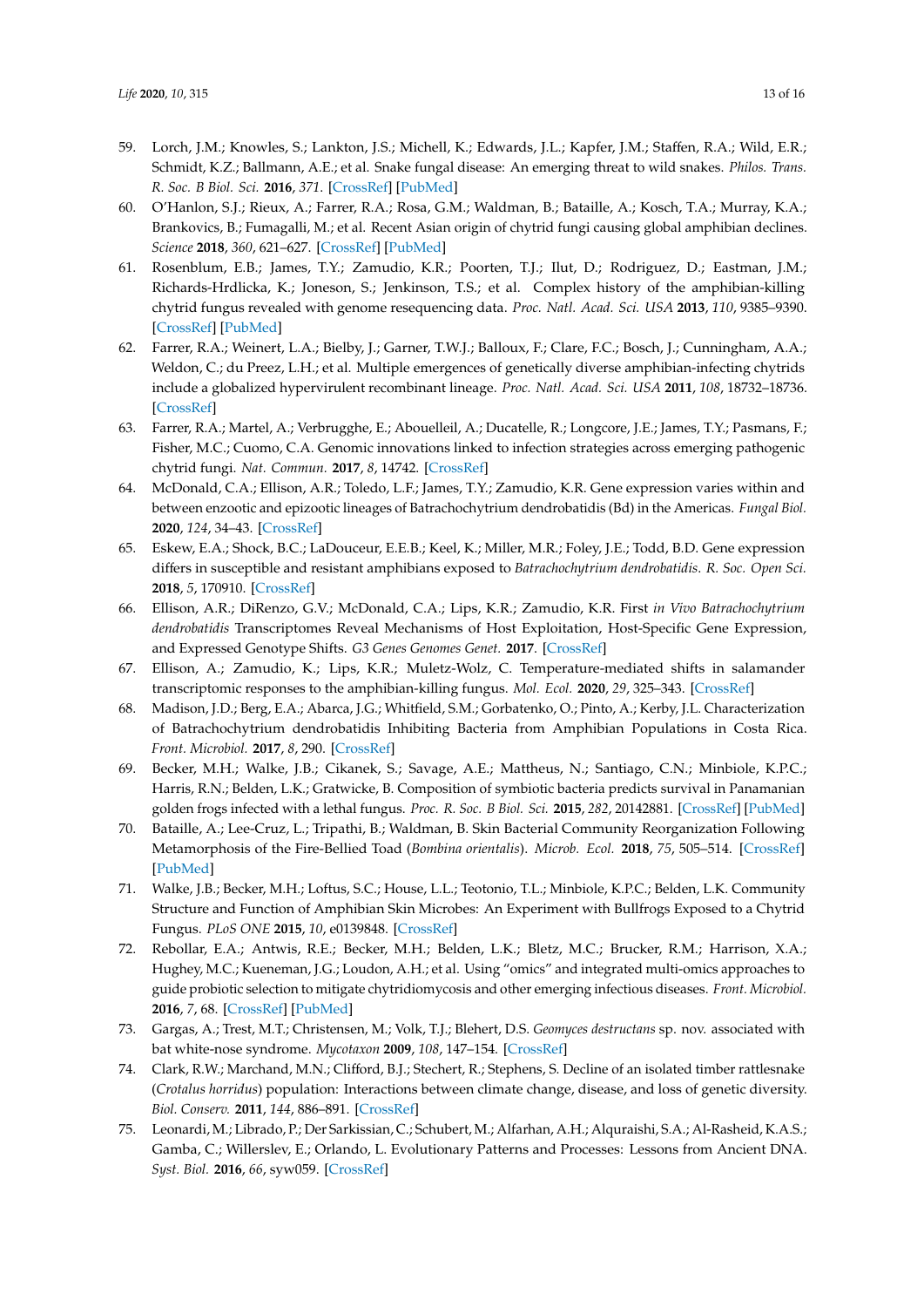- <span id="page-13-0"></span>76. Andam, C.P.; Worby, C.J.; Chang, Q.; Campana, M.G. Microbial Genomics of Ancient Plagues and Outbreaks. *Trends Microbiol.* **2016**, *24*, 978–990. [\[CrossRef\]](http://dx.doi.org/10.1016/j.tim.2016.08.004)
- <span id="page-13-1"></span>77. Spyrou, M.A.; Keller, M.; Tukhbatova, R.I.; Scheib, C.L.; Nelson, E.A.; Andrades Valtueña, A.; Neumann, G.U.; Walker, D.; Alterauge, A.; Carty, N.; et al. Phylogeography of the second plague pandemic revealed through analysis of historical *Yersinia pestis* genomes. *Nat. Commun.* **2019**, *10*, 4470. [\[CrossRef\]](http://dx.doi.org/10.1038/s41467-019-12154-0)
- <span id="page-13-2"></span>78. Wagner, D.M.; Klunk, J.; Harbeck, M.; Devault, A.; Waglechner, N.; Sahl, J.W.; Enk, J.; Birdsell, D.N.; Kuch, M.; Lumibao, C.; et al. Yersinia pestis and the plague of Justinian 541–543 AD: A genomic analysis. *Lancet Infect. Dis.* **2014**, *14*, 319–326. [\[CrossRef\]](http://dx.doi.org/10.1016/S1473-3099(13)70323-2)
- <span id="page-13-3"></span>79. Rieux, A.; Balloux, F. Inferences from tip-calibrated phylogenies: A review and a practical guide. *Mol. Ecol.* **2016**, *25*, 1911–1924. [\[CrossRef\]](http://dx.doi.org/10.1111/mec.13586) [\[PubMed\]](http://www.ncbi.nlm.nih.gov/pubmed/26880113)
- <span id="page-13-4"></span>80. Orlando, L.; Cooper, A. Using Ancient DNA to Understand Evolutionary and Ecological Processes. *Annu. Rev. Ecol. Evol. Syst.* **2014**, *45*, 573–598. [\[CrossRef\]](http://dx.doi.org/10.1146/annurev-ecolsys-120213-091712)
- <span id="page-13-5"></span>81. Mykrä, H.; Tolkkinen, M.; Markkola, A.M.; Pirttilä, A.M.; Muotka, T. Phylogenetic clustering of fungal communities in human-disturbed streams. *Ecosphere* **2016**, *7*, e01316. [\[CrossRef\]](http://dx.doi.org/10.1002/ecs2.1316)
- <span id="page-13-6"></span>82. Noor, E.; Cherkaoui, S.; Sauer, U. Biological insights through omics data integration. *Curr. Opin. Syst. Biol.* **2019**, *15*, 39–47. [\[CrossRef\]](http://dx.doi.org/10.1016/j.coisb.2019.03.007)
- <span id="page-13-7"></span>83. Subramanian, I.; Verma, S.; Kumar, S.; Jere, A.; Anamika, K. Multi-omics Data Integration, Interpretation, and Its Application. *Bioinform. Biol. Insights* **2020**, *14*. [\[CrossRef\]](http://dx.doi.org/10.1177/1177932219899051)
- <span id="page-13-8"></span>84. Talbot, N.J. On the trail of a cereal killer: Exploring the biology of Magnaporthe grisea. *Annu. Rev. Microbiol.* **2003**, *57*, 177–202. [\[CrossRef\]](http://dx.doi.org/10.1146/annurev.micro.57.030502.090957)
- <span id="page-13-9"></span>85. Greer, C.A.; Webster, R.K. Occurrence, Distribution, Epidemiology, Cultivar Reaction, and Management of Rice Blast Disease in California. *Plant Dis.* **2001**, *85*, 1096–1102. [\[CrossRef\]](http://dx.doi.org/10.1094/PDIS.2001.85.10.1096)
- <span id="page-13-10"></span>86. Dean, R.; Van Kan, J.A.L.; Pretorius, Z.A.; Hammond-Kosack, K.E.; Di Pietro, A.; Spanu, P.D.; Rudd, J.J.; Dickman, M.; Kahmann, R.; Ellis, J.; et al. The Top 10 fungal pathogens in molecular plant pathology. *Mol. Plant Pathol.* **2012**, *13*, 414–430. [\[CrossRef\]](http://dx.doi.org/10.1111/j.1364-3703.2011.00783.x)
- <span id="page-13-11"></span>87. Ebbole, D.J. Magnaporthe as a Model for Understanding Host-Pathogen Interactions. *Annu. Rev. Phytopathol.* **2007**, *45*, 437–456. [\[CrossRef\]](http://dx.doi.org/10.1146/annurev.phyto.45.062806.094346)
- <span id="page-13-12"></span>88. Dean, R.A.; Talbot, N.J.; Ebbole, D.J.; Farman, M.L.; Mitchell, T.K.; Orbach, M.J.; Thon, M.; Kulkarni, R.; Xu, J.R.; Pan, H.; et al. The genome sequence of the rice blast fungus *Magnaporthe grisea*. *Nature* **2005**, *434*, 980–986. [\[CrossRef\]](http://dx.doi.org/10.1038/nature03449)
- <span id="page-13-13"></span>89. Ding, S.; Zhou, X.; Zhao, X.; Xu, J.R. The PMK1 MAP Kinase Pathway and Infection-Related Morphogenesis. In *Advances in Genetics, Genomics and Control of Rice Blast Disease*; Springer: Dordrecht, The Netherlands, 2009; pp. 13–21.
- <span id="page-13-14"></span>90. Soanes, D.M.; Chakrabarti, A.; Paszkiewicz, K.H.; Dawe, A.L.; Talbot, N.J. Genome-wide Transcriptional Profiling of Appressorium Development by the Rice Blast Fungus Magnaporthe oryzae. *PLoS Pathog.* **2012**, *8*, e1002514. [\[CrossRef\]](http://dx.doi.org/10.1371/journal.ppat.1002514) [\[PubMed\]](http://www.ncbi.nlm.nih.gov/pubmed/22346750)
- <span id="page-13-15"></span>91. Kim, S.T.; Yu, S.; Kim, S.G.; Kim, H.J.; Kang, S.Y.; Hwang, D.H.; Jang, Y.S.; Kang, K.Y. Proteome analysis of rice blast fungus (*Magnaporthe grisea*) proteome during appressorium formation. *Proteomics* **2004**, *4*, 3579–3587. [\[CrossRef\]](http://dx.doi.org/10.1002/pmic.200400969) [\[PubMed\]](http://www.ncbi.nlm.nih.gov/pubmed/15378734)
- 92. Jung, Y.H.; Jeong, S.H.; Kim, S.H.; Singh, R.; Lee, J.; Cho, Y.S.; Agrawal, G.K.; Rakwal, R.; Jwa, N.S. Secretome analysis of *Magnaporthe oryzae* using in vitro systems. *Proteomics* **2012**, *12*, 878–900. [\[CrossRef\]](http://dx.doi.org/10.1002/pmic.201100142) [\[PubMed\]](http://www.ncbi.nlm.nih.gov/pubmed/22539438)
- <span id="page-13-16"></span>93. Meng, Q.; Gupta, R.; Min, C.W.; Kwon, S.W.; Wang, Y.; Je, B., II; Kim, Y.J.; Jeon, J.S.; Agrawal, G.K.; Rakwal, R.; et al. Proteomics of Rice—Magnaporthe oryzae Interaction: What Have We Learned So Far? *Front. Plant Sci.* **2019**, *10*, 1383. [\[CrossRef\]](http://dx.doi.org/10.3389/fpls.2019.01383)
- <span id="page-13-17"></span>94. Satoh, K.; Makimura, K.; Hasumi, Y.; Nishiyama, Y.; Uchida, K.; Yamaguchi, H. *Candida auris* sp. nov., a novel ascomycetous yeast isolated from the external ear canal of an inpatient in a Japanese hospital. *Microbiol. Immunol.* **2009**, *53*, 41–44. [\[CrossRef\]](http://dx.doi.org/10.1111/j.1348-0421.2008.00083.x)
- <span id="page-13-18"></span>95. Spivak, E.S.; Hanson, K.E. Candida auris: An Emerging Fungal Pathoge. *J. Clin. Microbiol.* **2018**, *56*, e01588-17. [\[CrossRef\]](http://dx.doi.org/10.1128/JCM.01588-17)
- <span id="page-13-19"></span>96. David, W.E.; Anna, E.S.; Hilary, M.; Ian, M.; Ruth, M.; Phuong, Q.T.; David, G.; Sophie, G.; Lisa, B.; Marcus, M.; et al. A *Candida auris* Outbreak and Its Control in an Intensive Care Setting. *N. Engl. J. Med.* **2018**, *14*, 1322–1353.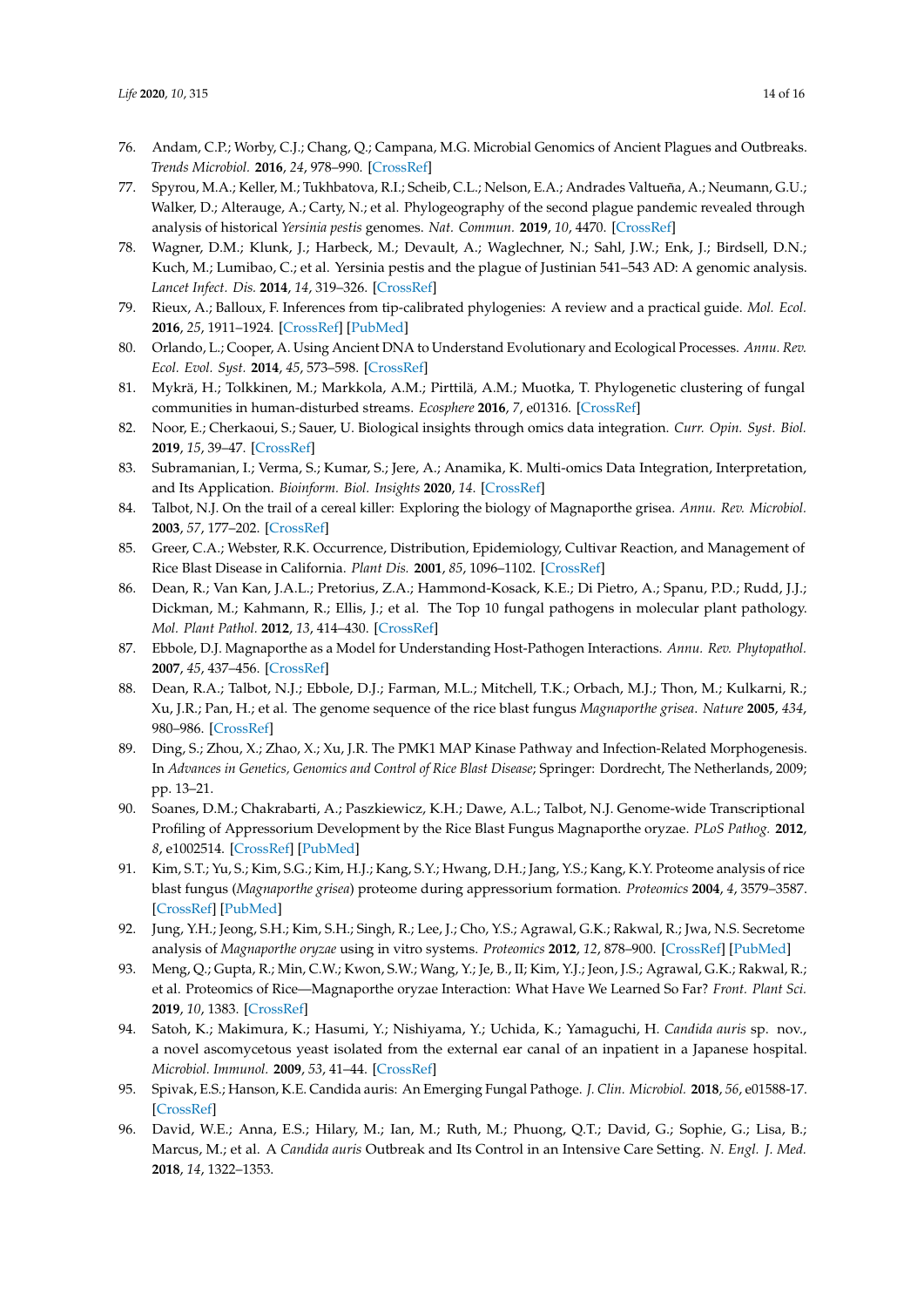- <span id="page-14-0"></span>97. Perfect, J.R.; Bicanic, T. Cryptococcosis diagnosis and treatment: What do we know now. *Fungal Genet. Biol.* **2015**, *78*, 49–54. [\[CrossRef\]](http://dx.doi.org/10.1016/j.fgb.2014.10.003)
- <span id="page-14-1"></span>98. Byrnes III, E.J.; Bildfell, R.; Frank, S.A.; Mitchell, T.G.; Marr, K.; Heitman, J. Molecular Evidence that the Vancouver Island *Cryptococcus gattii* Outbreak has Expanded into the United States Pacific Northwest. *J. Infect. Dis.* **2009**, *199*, 1081–1086. [\[CrossRef\]](http://dx.doi.org/10.1086/597306)
- <span id="page-14-2"></span>99. Kidd, S.E.; Hagen, F.; Tscharke, R.L.; Huynh, M.; Bartlett, K.H.; Fyfe, M.; MacDougall, L.; Boekhout, T.; Kwon-Chung, K.J.; Meyer, W. A Rare Genotype of Cryptococcus gattii Caused the Cryptococcosis Outbreak on Vancouver Island (British Columbia, Canada). *Proc. Natl. Acad. Sci. USA* **2004**, *101*, 17258–17263. [\[CrossRef\]](http://dx.doi.org/10.1073/pnas.0402981101)
- <span id="page-14-3"></span>100. Fraser, J.A.; Giles, S.S.; Wenink, E.C.; Geunes-Boyer, S.G.; Wright, J.R.; Diezmann, S.; Allen, A.; Stajich, J.E.; Dietrich, F.S.; Perfect, J.R.; et al. Same-sex mating and the origin of the Vancouver Island *Cryptococcus gattii* outbreak. *Nature* **2005**, *437*, 1360–1364. [\[CrossRef\]](http://dx.doi.org/10.1038/nature04220) [\[PubMed\]](http://www.ncbi.nlm.nih.gov/pubmed/16222245)
- <span id="page-14-4"></span>101. Gillece, J.D.; Schupp, J.M.; Balajee, S.A.; Harris, J.; Pearson, T.; Yan, Y.; Keim, P.; DeBess, E.; Marsden-Haug, N.; Wohrle, R.; et al. Whole Genome Sequence Analysis of *Cryptococcus gattii* from the Pacific Northwest Reveals Unexpected Diversity. *PLoS ONE* **2011**, *6*, e28550. [\[CrossRef\]](http://dx.doi.org/10.1371/journal.pone.0028550) [\[PubMed\]](http://www.ncbi.nlm.nih.gov/pubmed/22163313)
- <span id="page-14-5"></span>102. D'souza, C.A.; Kronstad, J.W.; Taylor, G.; Warren, R.; Yuen, M.; Hu, G.; Jung, W.H.; Sham, A.; Kidd, S.E.; Tangen, K.; et al. Genome Variation in Cryptococcus gattii, an Emerging Pathogen of Immunocompetent Hosts. *MBio* **2011**, *2*, e00342-10. [\[CrossRef\]](http://dx.doi.org/10.1128/mBio.00342-10) [\[PubMed\]](http://www.ncbi.nlm.nih.gov/pubmed/21304167)
- <span id="page-14-6"></span>103. Engelthaler, D.M.; Hicks, N.D.; Gillece, J.D.; Roe, C.C.; Schupp, J.M.; Driebe, E.M.; Gilgado, F.; Carriconde, F.; Trilles, L.; Firacative, C.; et al. Cryptococcus gattii in North American Pacific Northwest: Whole-population genome analysis provides insights into species evolution and dispersal. *MBio* **2014**, *5*, e01464-14. [\[CrossRef\]](http://dx.doi.org/10.1128/mBio.01464-14)
- <span id="page-14-7"></span>104. Billmyre, R.B.; Croll, D.; Li, W.; Mieczkowski, P.; Carter, D.A.; Cuomo, C.A.; Kronstad, J.W.; Heitman, J. Highly recombinant VGII Cryptococcus gattii population develops clonal outbreak clusters through both sexual macroevolution and asexual microevolution. *MBio* **2014**, *5*, e01494-14. [\[CrossRef\]](http://dx.doi.org/10.1128/mBio.01494-14)
- <span id="page-14-8"></span>105. Ma, H.; Hagen, F.; Stekel, D.J.; Johnston, S.A.; Sionov, E.; Falk, R.; Polacheck, I.; Boekhout, T.; May, R.C. The fatal fungal outbreak on Vancouver Island is characterized by enhanced intracellular parasitism driven by mitochondrial regulation. *Proc. Natl. Acad. Sci. USA* **2009**, *106*, 12980–12985. [\[CrossRef\]](http://dx.doi.org/10.1073/pnas.0902963106)
- <span id="page-14-9"></span>106. Byrnes, E.J.; Li, W.; Lewit, Y.; Ma, H.; Voelz, K.; Ren, P.; Carter, D.A.; Chaturvedi, V.; Bildfell, R.J.; May, R.C.; et al. Emergence and Pathogenicity of Highly Virulent Cryptococcus gattii Genotypes in the Northwest United States. *PLoS Pathog.* **2010**, *6*, e1000850. [\[CrossRef\]](http://dx.doi.org/10.1371/journal.ppat.1000850)
- <span id="page-14-10"></span>107. Farrer, R.A.; Voelz, K.; Henk, D.A.; Johnston, S.A.; Fisher, M.C.; May, R.C.; Cuomo, C.A. Microevolutionary traits and comparative population genomics of the emerging pathogenic fungus *Cryptococcus gattii*. *Philos. Trans. R. Soc. Lond. B. Biol. Sci.* **2016**, *371*. [\[CrossRef\]](http://dx.doi.org/10.1098/rstb.2016.0021)
- <span id="page-14-11"></span>108. BirdLife International. Strigops habroptila. *The IUCN Red List of Threatened Species 2018: e.T22685245A129751169.* 2018. Available online: https://dx.doi.org/10.2305/[IUCN.UK.2018-2.RLTS.](https://dx.doi.org/10.2305/IUCN.UK.2018-2.RLTS.T22685245A129751169.en.) [T22685245A129751169.en.](https://dx.doi.org/10.2305/IUCN.UK.2018-2.RLTS.T22685245A129751169.en.) (accessed on 16 October 2020).
- <span id="page-14-12"></span>109. New Zealand Department of Conservation. Kākāpō Aspergillosis Outbreak. 2020. Available online: [https:](https://www.doc.govt.nz/our-work/kakapo-recovery/what-we-do/kakapo-aspergillosis-outbreak/) //www.doc.govt.nz/our-work/kakapo-recovery/what-we-do/[kakapo-aspergillosis-outbreak](https://www.doc.govt.nz/our-work/kakapo-recovery/what-we-do/kakapo-aspergillosis-outbreak/)/ (accessed on 15 October 2020).
- <span id="page-14-13"></span>110. Heddergott, C.; Calvo, A.M.; Latgé, J.P. The Volatome of *Aspergillus fumigatus*. *Eukaryot. Cell* **2014**, *13*, 1014–1025. [\[CrossRef\]](http://dx.doi.org/10.1128/EC.00074-14)
- <span id="page-14-14"></span>111. Koo, S.; Thomas, H.R.; Daniels, S.D.; Lynch, R.C.; Fortier, S.M.; Shea, M.M.; Rearden, P.; Comolli, J.C.; Baden, L.R.; Marty, F.M. A Breath Fungal Secondary Metabolite Signature to Diagnose Invasive Aspergillosis. *Clin. Infect. Dis.* **2014**, *59*, 1733–1740. [\[CrossRef\]](http://dx.doi.org/10.1093/cid/ciu725)
- <span id="page-14-15"></span>112. Pappalardo, L.; Hoijemberg, P.; Pelczer, I.; Bailey, T.A. NMR-Metabolomics Study on Falcons Affected by Aspergillosis. *Curr. Metab.* **2014**, *2*, 155–161. [\[CrossRef\]](http://dx.doi.org/10.2174/2213235X02666140905232309)
- <span id="page-14-16"></span>113. Byrne, A.Q.; Vredenburg, V.T.; Martel, A.; Pasmans, F.; Bell, R.C.; Blackburn, D.C.; Bletz, M.C.; Bosch, J.; Briggs, C.J.; Brown, R.M.; et al. Cryptic diversity of a widespread global pathogen reveals expanded threats to amphibian conservation. *Proc. Natl. Acad. Sci. USA* **2019**, *116*, 20382–20387. [\[CrossRef\]](http://dx.doi.org/10.1073/pnas.1908289116) [\[PubMed\]](http://www.ncbi.nlm.nih.gov/pubmed/31548391)
- <span id="page-14-17"></span>114. Jenkinson, T.S.; Betancourt Román, C.M.; Lambertini, C.; Valencia-Aguilar, A.; Rodriguez, D.; Nunes-de-Almeida, C.H.L.L.; Ruggeri, J.; Belasen, A.M.; da Leite Silva, D.; Zamudio, K.R.; et al. Amphibian-killing chytrid in Brazil comprises both locally endemic and globally expanding populations. *Mol. Ecol.* **2016**, *25*, 2978–2996. [\[CrossRef\]](http://dx.doi.org/10.1111/mec.13599) [\[PubMed\]](http://www.ncbi.nlm.nih.gov/pubmed/26939017)